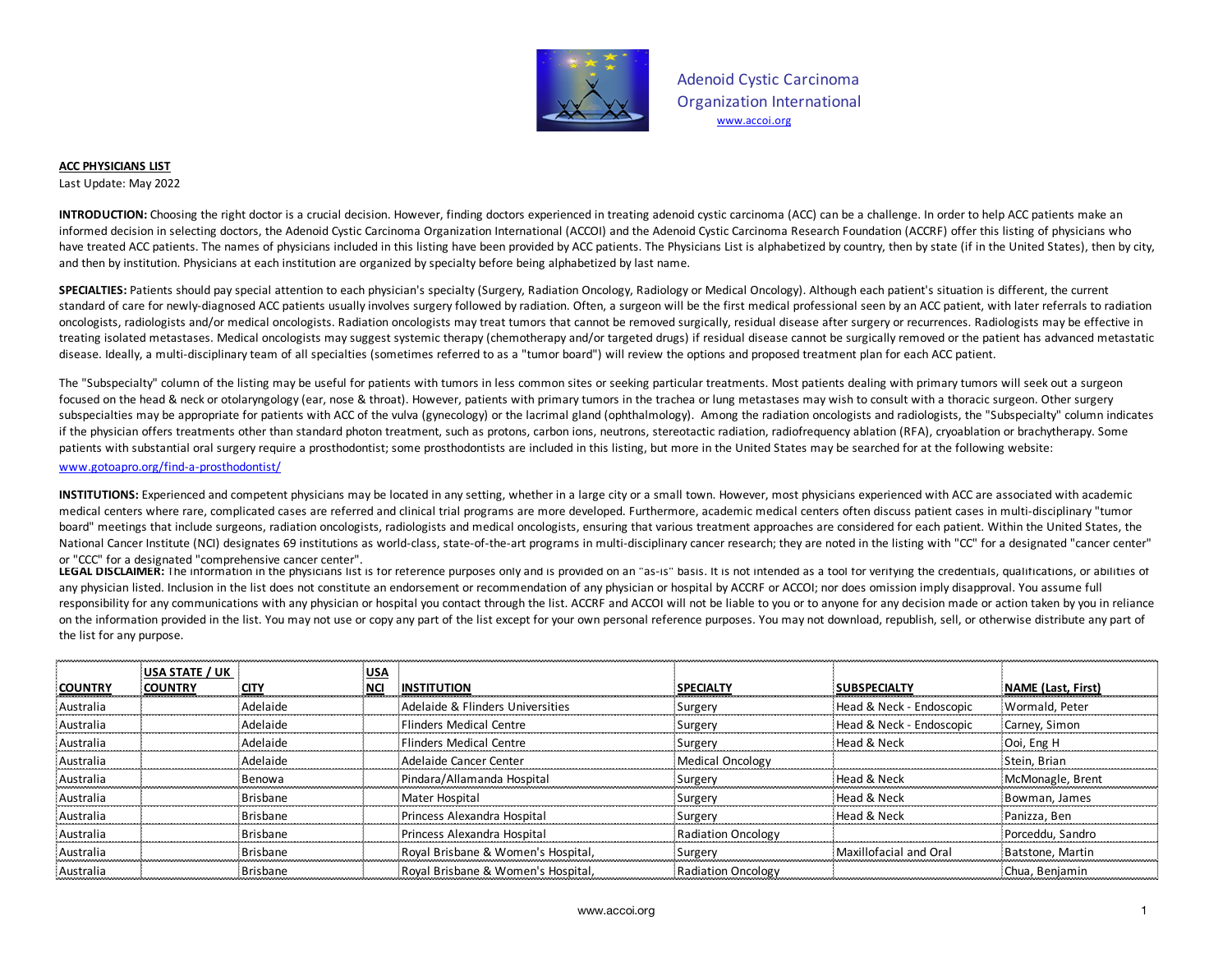| Australia     | Darlinghurst, NSW | St. Vincent's Hospital Clinic                 | Surgery                   | Head & Neck - Endoscopic    | Gallagher, Richard        |
|---------------|-------------------|-----------------------------------------------|---------------------------|-----------------------------|---------------------------|
| Australia     | Darlinghurst, NSW | St. Vincent's Hospital Clinic                 | Surgery                   | Thoracic                    | Havryk, Adrian            |
| Australia     | Darlinghurst, NSW | St. Vincent's Hospital Clinic                 | <b>Radiation Oncology</b> |                             | Cooper, Stephen           |
| Australia     | Darlinghurst, NSW | : St. Vincent's Hospital Clinic               | <b>Medical Oncology</b>   |                             | Chin, Venessa             |
| Australia     | Darlinghurst, NSW | Sydney ENT Clinic                             | Surgery                   | Head & Neck                 | Harvey, Richard           |
| Australia     | Melbourne         | Cabrini Hospital - Malvern                    | Surgery                   | <b>Gynecologic Oncology</b> | Manolitsas, Thomas        |
| Australia     | Melbourne         | Epworth Hospital                              | Surgery                   | Head & Neck                 | Dixon, Ben                |
| Australia     | Melbourne         | Epworth Hospital                              | Surgery                   | Neurology                   | Thien, Christopher        |
| Australia     | Melbourne         | Epworth Hospital                              | Interventional Radiology  | RFA, Cryoablation           | Spanger, Manfred          |
| Australia     | Melbourne         | Peter Mac Cancer Center                       | Surgery                   | Head & Neck                 | Kleid, Stephen            |
| Australia     | Melbourne         | Peter Mac Cancer Center                       | <b>Radiation Oncology</b> |                             | Ball, David               |
| Australia     | Melbourne         | Peter Mac Cancer Center                       | <b>Radiation Oncology</b> | Gynecologic Oncology        | Khaw, Pearly              |
| Australia     | Melbourne         | Peter Mac Cancer Center                       | <b>Medical Oncology</b>   |                             | Rischin, Danny            |
| Australia     | Melbourne         | Peter Mac Cancer Center                       | <b>Medical Oncology</b>   |                             | Solomon, Ben              |
| Australia     | Melbourne         | Radiation Oncology Victoria                   | <b>Radiation Oncology</b> | Thoracic                    | Guerrieri, Mario          |
| Australia     | Melbourne         | St Vincent's Hospital Melbourne               | Surgery                   | Reconstruction/Plastic      | Shayan, Ramin             |
| Australia     | Melbourne         | St Vincent's Hospital Melbourne/GenesisCare   | <b>Radiation Oncology</b> |                             | Corry, June               |
| Australia     | Melbourne         | The Alfred                                    | Surgery                   | Head & Neck                 | Uren, Brent               |
| Australia     | Sydney            | Royal Prince Alfred Hospital/Mater Hospital   | Surgery                   | Head & Neck                 | Shannon, Kerwin           |
| Austria       | Linz              | Krankenhaus der Barmherzigen Schwestern       | Surgery                   | Head & Neck                 | Burian, Martin            |
| Austria       | Vienna            | Hanusch-Hospital Vienna                       | Surgery                   | Head & Neck                 | Reisser, Christoph        |
| Belgium       | <b>Brussels</b>   | Institut Jules Bordet                         | <b>Radiation Oncology</b> |                             | Beauvois, Sylvie          |
| Belgium       | Ghent & Leuven    | AZ St. Lucas & UZ Leuven                      | Surgery                   | <b>Gynecologic Oncology</b> | Logmans, Adriaan          |
| Belgium       | Leuven            | UZ Leuven                                     | Surgery                   | Head & Neck                 | Beauvois, Sylvie          |
| <b>Brazil</b> | São Paulo         | AC Camargo Hospital                           | Surgery                   |                             | Kowalski, Luis            |
| <b>Brazil</b> | São Paulo         | AC Camargo Hospital                           | Surgery                   |                             | Toledo, Ronaldo           |
| <b>Brazil</b> | São Paulo         | AC Camargo Hospital                           | Medical Oncology          |                             | Bueno de Oliveira, Thiago |
| Brazil        | São Paulo         | BP Oncology Center                            | <b>Medical Oncology</b>   |                             | William, William          |
| Brazil        | São Paulo         | Hospital Sirio Libanês                        | Surgery                   |                             | Cruz, Laércio             |
| <b>Brazil</b> | São Paulo         | Hospital Sirio Libanês                        | Radiation Oncology        |                             | Arruda, Fernando          |
| Brazil        | São Paulo         | Instituto do Cancer do Estado de São Paulo    | Medical Oncology          |                             | de Castro, Gilberto       |
| Brazil        | São Paulo         | Instituto do Cancer do Estado de São Paulo    | <b>Medical Oncology</b>   |                             | Mak, Milena               |
| Canada        | Calgary           | Tom Baker Cancer Centre                       | Surgery                   | Thoracic                    | McFadden, Sean            |
| Canada        | Calgary           | Tom Baker Cancer Centre                       | <b>Radiation Oncology</b> |                             | Lau, Harold               |
| Canada        | Edmonton, Alberta | University of Alberta/Alberta Health Services | Surgery                   | Head & Neck                 | Seikaly, Hadi             |
| Canada        | London, Ontario   | London Health Sciences Centre                 | Surgery                   | Head & Neck, Reconstructive | Nichols, Anthony          |
| Canada        | London, Ontario   | London Health Sciences Centre                 | <b>Radiation Oncology</b> |                             | Read, Nancy               |
| Canada        | London, Ontario   | London Health Sciences Centre                 | Medical Oncology          |                             | Winquist, Eric            |
| Canada        | Montreal          | <b>CHUM Hospital</b>                          | Prosthodontist            |                             | Chea, Yannie              |
| Canada        | Montreal          | MaxilloVendome Surgery Clinic                 | Surgery                   | Maxillofacial and Oral      | El-Hakim, Michel          |
| Canada        | Toronto           | Princess Margaret Hospital                    | Surgery                   | Head & Neck                 | Brown, Dale               |
| Canada        | Toronto           | Princess Margaret Hospital                    | Surgery                   |                             | Gilbert, Ralph            |
| Canada        | Toronto           | Princess Margaret Hospital                    | Radiation Oncology        |                             | Cho, John                 |
| Canada        | Toronto           | Princess Margaret Hospital                    | Radiation Oncology        |                             | Ringash, Jolie            |
| Canada        | Toronto           | Princess Margaret Hospital                    | Medical Oncology          |                             | Siu, Lillian              |
| Canada        | Toronto           | :St. Michael's Hospital                       | Surgery                   | Head & Neck                 | Anderson, Jennifer        |
| Canada        | Toronto           | Sunnybrook Health Sciences Centre             | Surgery                   | Head & Neck                 | Higgins, Kevin            |
| Canada        | Toronto           | <b>Toronto General Hospital</b>               | Surgery                   | Head & Neck                 | Gullane, Patrick          |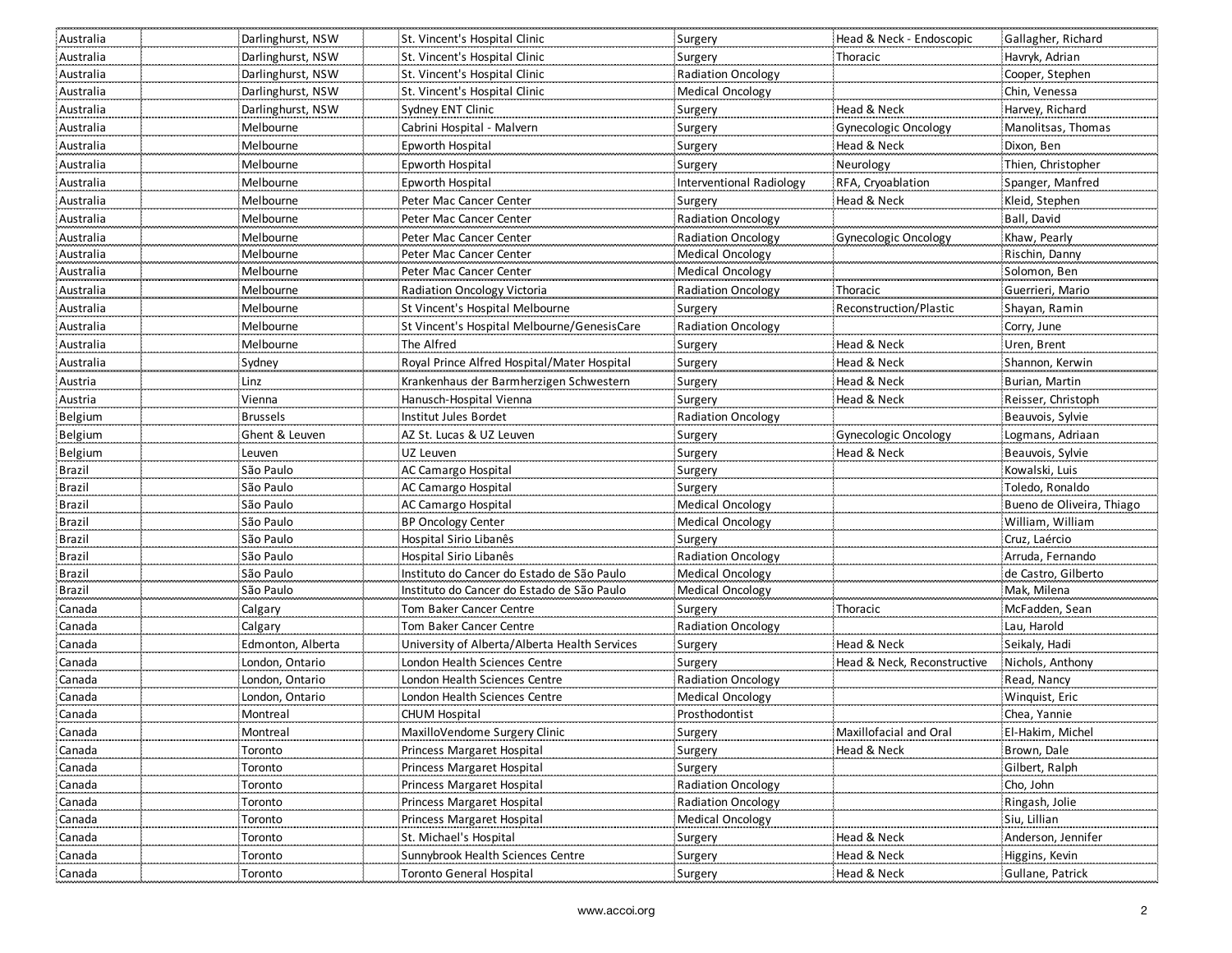| Surgery<br>Thoracic<br>Canada<br>Toronto<br>Toronto General Hospital                                                                              | Keshavjee, Shaf          |
|---------------------------------------------------------------------------------------------------------------------------------------------------|--------------------------|
| Kachura, John<br>Canada<br>Toronto General Hospital<br>Interventional Radiology<br>RFA, Cryoablation<br>Toronto                                   |                          |
| <b>Toronto General Hospital</b><br>Waddell, Thomas<br>Canada<br>Toronto<br>Surgery<br>Thoracic                                                    |                          |
| Surgery<br>Canada<br>Toronto<br>University of Toronto<br>Chepeha, Douglas                                                                         |                          |
| Radiation Oncology<br>Canada<br>University of Toronto<br>Husain, Zain<br>Toronto                                                                  |                          |
| B.C. Cancer<br>Medical Oncology<br>Chau, Nicole<br>Canada<br>Vancouver                                                                            |                          |
| Canada<br>B.C. Cancer<br><b>Radiation Oncology</b><br>Wu, Jonn<br>Vancouver                                                                       |                          |
| Canada<br>University of British Columbia<br>Thoracic<br>Finley, Richard<br>Vancouver<br>Surgery                                                   |                          |
| Canada<br>University of British Columbia<br>Surgery<br>Thoracic<br>Yee, John<br>Vancouver                                                         |                          |
| University of British Columbia<br><b>Radiation Oncology</b><br>Hay, John<br>Canada<br>Vancouver                                                   |                          |
| Head & Neck<br>Durham, Scott<br>Canada<br>Vancouver General Hospital<br>Vancouver<br>Surgery                                                      |                          |
| China<br>Beijing<br>Beijing Tongren Hospital<br>Surgery/Medical Oncology<br>Head & Neck<br>Chen, Xiaohong                                         |                          |
| Beijing<br>China<br>Chinese PLA General Hospital<br>Head & Neck<br>Bu, Rongfa<br>Surgery                                                          |                          |
| China<br>Beijing<br>Head & Neck<br>Ma, Daquan<br>Peking University School of Stomatology<br>Surgery                                               |                          |
| China<br>Beijing<br>Peking University School of Stomatology<br>Surgery<br>Head & Neck<br>Mao, Chi                                                 |                          |
| China<br>Beijing<br>Peking University School of Stomatology<br>Surgery<br>Head & Neck<br>Peng, Xin                                                |                          |
| China<br>Surgery/Medical Oncology<br>Shanghai<br>Shanghai Ninth People's Hospital<br>Head & Neck<br>Zhang, Chenping                               |                          |
| China<br>Shanghai<br>Shanghai Ninth People's Hospital<br>Radiation/Medical Oncology<br>Head & Neck<br>Zhu, Guopei                                 |                          |
| Brančíková, Dagmar<br>Czech Republic,<br><b>Brno</b><br>University Hospital Brno,<br>Oncology                                                     |                          |
| Denmark<br>Rigshospitalet/Gentofte<br>Head & Neck<br>Copenhagen<br>Surgery                                                                        | Diethelm Jacobsen, Susan |
| Radiation Oncology<br>University of Cairo<br>Lotaif, Mohamad<br>Cairo<br>Egypt                                                                    |                          |
| Ain Shams University<br><b>Medical Oncology</b><br>Sabry, Mohamed<br>Egypt<br>Cairo                                                               |                          |
| Paris<br><b>Gustave Roussy Cancer Campus</b><br>Moya-Plana Antoine<br>France<br>Surgery                                                           |                          |
| Paris<br>Medical Oncology<br>Head & Neck<br><b>Gustave Roussy Cancer Campus</b><br>Even, Caroline<br>France                                       |                          |
| Berlin<br>Charité Universitätsmedizin Berlin-Radiologie<br>Radiation Oncology<br>RFA, Brachytherapy<br>Collettini, Federico<br>Germany            |                          |
| <b>Berlin</b><br>Charité Universitätsmedizin Berlin-Radiologie<br><b>Radiation Oncology</b><br>Gebauer, Bernhard<br>RFA, Brachytherapy<br>Germany |                          |
| Essen<br>Uniklinik Essen<br>Radiation Oncology<br>Sauerwein, Jahnke<br>Germany                                                                    |                          |
| Frankfurt<br>Klinikum Frankfurt (Oder)<br><b>Radiation Oncology</b><br>Wurm, Reinhard<br>Germany                                                  |                          |
| Frankfurt<br>Markus-Krankenhaus<br>Radiation Oncology<br>Carbon Ion Radiation<br>Schulz-Ertner, Daniela<br>Germany                                |                          |
| Frankfurt<br>Uniklinik Frankfurt am Main<br>Radiation Oncology<br>Bottcher, Heinz<br>Germany                                                      |                          |
| Frankfurt<br>Uniklinik Frankfurt am Main<br><b>Radiation Oncology</b><br>Fraunholz, I.<br>Germany                                                 |                          |
| Frankfurt<br>Uniklinik Frankfurt am Main<br><b>Radiation Oncology</b><br>Obert, K.<br>Germany                                                     |                          |
| Fulda<br>Klinikum Fulda<br>Head & Neck<br>Draf, Wolfgang<br>Germany<br>Surgery                                                                    |                          |
| Schliephake, Henning<br>Maxillofacial and Oral<br>Germany<br>Gottingen<br>Georg-August-Universität<br>Surgery                                     |                          |
| Samii, Madjid<br>International Neuroscience Institute<br>Surgery<br>Germany<br>Hannover<br>Neurology                                              |                          |
| Klinikum Hannover Siloah<br>Radiation Oncology<br>Borberg, Sigrid Klara<br>Germany<br>Hannover                                                    |                          |
| Klinikum Hannover Siloah<br>Hannover<br><b>Radiation Oncology</b><br>Wildfang, Ingeborg<br>Germany                                                |                          |
| Heidelberg<br>Universitaetsklinik Heidelberg<br>Oral and Maxillofacial<br>Hoffmann, Jurgen<br>Germany<br>Surgery                                  |                          |
| Heidelberg<br>Universitaetsklinik Heidelberg<br>Head & Neck, Reconstructive<br>Plinkert, Peter K.<br>Germany<br>Surgery                           |                          |
| Heidelberg<br>Radiation Oncology<br>Carbon Ion Radiation<br>Debus, Jurgen<br>Universitaetsklinik Heidelberg<br>Germany                            |                          |
| Heidelberg<br>Universitaetsklinik Heidelberg<br><b>Radiation Oncology</b><br>Carbon Ion Radiation<br>Herfarth, Klaus<br>Germany                   |                          |
| Heidelberg<br>Universitaetsklinik Heidelberg<br><b>Medical Oncology</b><br>Jager, Dirk<br>Germany                                                 |                          |
| Heidelberg<br>Universitaetsklinik Heidelberg<br>Medical Oncology<br>Germany<br>Krauss, Juergen                                                    |                          |
| Head & Neck<br>Germany<br>Universtaetsklinik Leipzig<br>Dietz, Andreas<br>Leipzig<br>Surgery                                                      |                          |
| Universtaetsklinik Leipzig<br>Head & Neck<br>Strauss, Gero<br>Germany<br>Leipzig<br>Surgery                                                       |                          |
| HNO PRAXIS am Rindermarkt<br>Munich<br>Zengal, Pamela<br>Germany                                                                                  |                          |
| Munich<br>Rinecker Proton Therapy Center<br><b>Radiation Oncology</b><br>Richter, Ronald<br>Germany<br>Proton Radiation                           |                          |
| Regensburg<br>HNO Zentrum<br>Head & Neck, Reconstructive<br>Ußmüller, Jürgen<br>Germany<br>Surgery                                                |                          |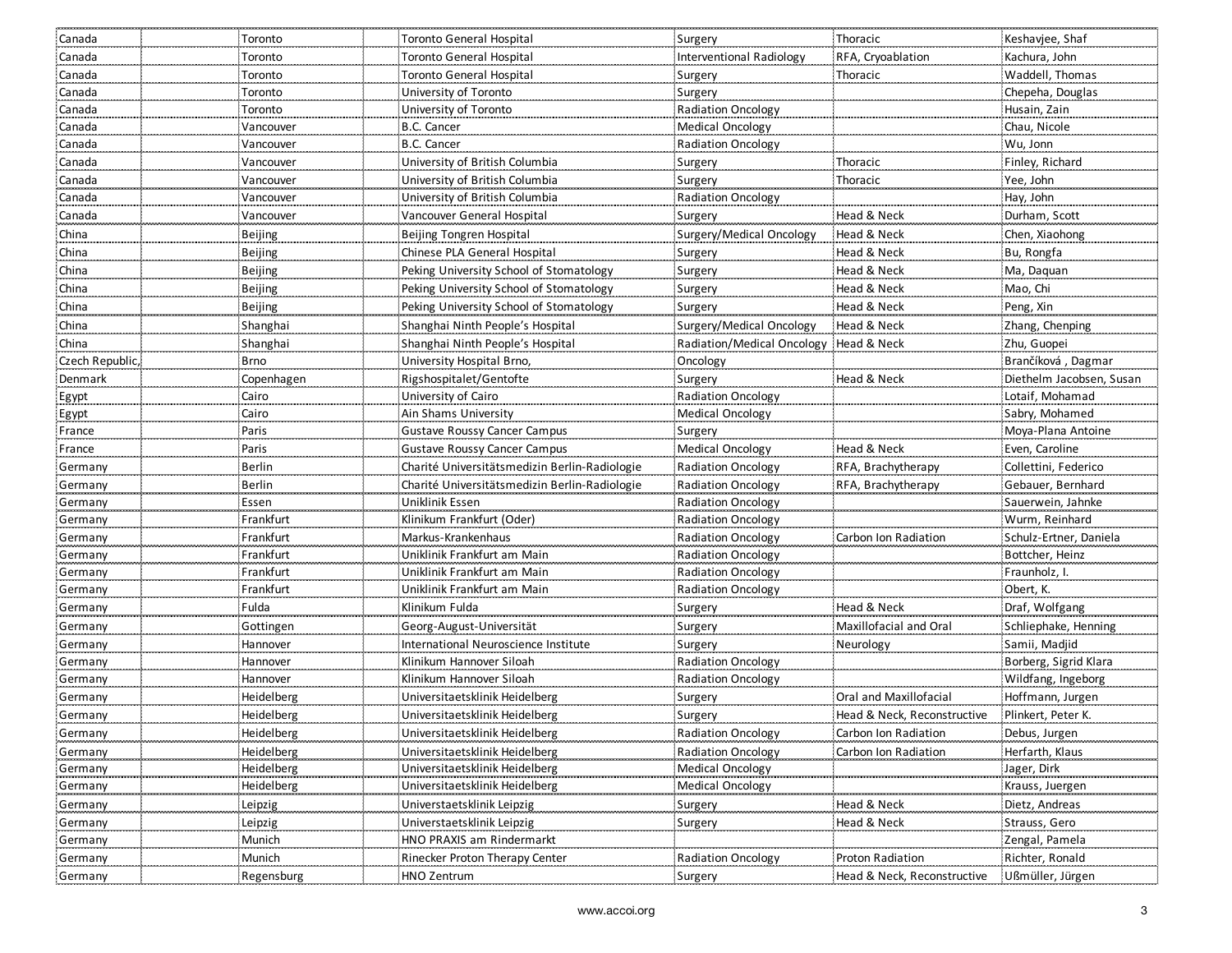| Greece       | Athens          | Athens School of Medicine                           | Medical Oncology          |                             | Syrigos, Konstantinos        |
|--------------|-----------------|-----------------------------------------------------|---------------------------|-----------------------------|------------------------------|
| Greece       | Athens          | Metropolitan Hospital                               | Medical Oncology          |                             | Christodoulou. Christos      |
| Greece       | Marousi         | Hygeia Hospital                                     | Medical Oncology          |                             | Kosmidis, Paraskevas (Paris) |
| India        | Bangalore       | <b>HGC</b>                                          | <b>Medical Oncology</b>   |                             | Satheesh CT                  |
| India        | Gurugram        | Narayana Superspeciality Hospital                   | Surgery                   | Head & Neck                 | Sharma, Shilpi               |
| India        | Hyderabad       | American Oncology Institute (AOI)                   | Radiation Oncology        |                             | Babaiah, M.                  |
| India        | Hyderabad       | American Oncology Institute (AOI)                   | Medical Oncology          |                             | Budharaju                    |
| India        | Hyderabad       | Centre for Eye Sight Hospital                       | Surgery                   | Ophthalmology               | Honavar, Santosh             |
| India        | Hyderabad       | Krishna Institute of Medical Sciences (KIMS)        | Surgery                   | Neurology                   | Panigrahi, Manas             |
| India        | Kolkata         | Tata Medical Center                                 | Surgery                   | Head & Neck, Reconstructive | Arun, Pattatheyil            |
| India        | Kolkata         | Tata Medical Center                                 | Surgery                   | Reconstruction/Plastic      | Biswas, Gautam               |
| India        | Kolkata         | Tata Medical Center                                 | Surgery                   |                             | Manikantan, Kapila           |
| India        | Kolkata         | Tata Medical Center                                 | <b>Radiation Oncology</b> |                             | Mallick, Indranil            |
| India        | Mumbai          | Dr. Balabhai Nanavati Hospital                      | Surgery                   | Head & Neck                 | Dr. Sudeep Sarkar            |
| India        | Mumbai          | Dr. Balabhai Nanavati Hospital                      | Surgery                   | Skull Base                  | Dr. Manohar Shaan            |
| Iran         | Tehran          | Imam Khomeini Hospital                              | Surgery                   | Head & Neck                 | Keyhani, Amanolah            |
| Iran         | Tehran          | <b>Tehran University of Medical Science</b>         | Surgery                   | Head & Neck                 | Khorsandi, Mohammad Taghi    |
| Ireland      | Dublin          | Pembroke Dental                                     | Prosthodontist            |                             | Cotter, Edward               |
| Ireland      | Dublin          | Trinity St. James's Cancer Institute                | Surgery                   | Head & Neck                 | Stassen, Leo                 |
| Ireland      | Dublin          | Trinity St. James's Cancer Institute                | Surgery                   | Head & Neck                 | Timon, Conrad                |
| Israel       | Haifa           | Rambam Health Care Campus                           | Surgery                   | Head & Neck                 | Amit, Moran                  |
| Israel       | Haifa           | Rambam Health Care Campus                           | Surgery                   | Head & Neck                 | Gil, Ziv                     |
| Israel       | Jerusalem       | Hadassah Hospital                                   | Medical Oncology          |                             | Popovtzer, Aron              |
| Italy        | Brescia         | Universita Brescia                                  | Surgery                   | Head & Neck                 | Nicolai, Piero               |
| Italy        | Milan           | Istituto Europeo di Oncologia                       | Surgery                   | Head & Neck                 | Chiesa, Fausto               |
| <b>Italy</b> | Milan           | Istituto Nazionale dei Tumori                       | <b>Medical Oncology</b>   |                             | Licitra, Lisa                |
| Italy        | Milan           | Istituto Nazionale dei Tumori                       | Medical Oncology          |                             | Locati, Laura                |
| Italy        | Trento          | L'Azienda provinciale per i servizi sanitari (APSS) | <b>Radiation Oncology</b> | Proton Radiation            | Cianchetti, Marco            |
| Japan        | Chiba           | National Institute of Radiological Sciences         | <b>Radiation Oncology</b> | Carbon Ion Radiation        | Kamada, Tadashi              |
| Japan        | Chiba           | National Institute of Radiological Sciences         | <b>Radiation Oncology</b> | Carbon Ion Radiation        | Koto, Masashi                |
| Japan        | Chiba           | National Institute of Radiological Sciences         | <b>Radiation Oncology</b> | Carbon Ion Radiation        | Tsujii, Hirohiko             |
| Japan        | Okayama         | Okayama University Medical School                   | Interventional Radiology  | RFA, Cryoablation           | Fujiwara, Hiroyasu           |
| Japan        | Okayama         | Okayama University Medical School                   | Interventional Radiology  | RFA, Cryoablation           | Gobara, Hideo                |
| Japan        | Okayama         | Okayama University Medical School                   | Interventional Radiology  | RFA, Cryoablation           | Haraki, Takao                |
| Japan        | Okayama         | Okayama University Medical School                   | Interventional Radiology  | RFA, Cryoablation           | Kanazawa, Susumu             |
| Korea        | Seoul           | Samsung Medical Center                              | <b>Medical Oncology</b>   |                             | Kim, Youjim                  |
| Korea        | Seoul           | Seoul National University Hospital                  | Medical Oncology          |                             | Bang, Yung-Jue               |
| Korea        | Seoul           | Seoul National University Hospital                  | Medical Oncology          |                             | Keam, Bhumsuk                |
| Malaysia     | Ampang Selangor | KPJ Ampang Puteri Specialist Hospital (APSH)        | Surgery                   | Head & Neck                 | Saim, Aminuddin              |
| Malaysia     | Kuala Lumpur    | Universiti Kebangsaan Malaysia                      | Surgery                   | Head & Neck                 | Yunus, Mohd Razif Mohamad    |
| Malaysia     | Kuala Lumpur    | Universiti Kebangsaan Malaysia                      | Surgery                   |                             | Baki, Marina Mat             |
| Netherlands  | Amsterdam       | Amsterdam UMC, locatie VUmc                         | <b>Radiation Oncology</b> |                             | Vergeer, Marije              |
| Netherlands  | Groningen       | University Medical Center Groningen (UMCG)          | <b>Radiation Oncology</b> |                             | Langedijk, Hans              |
| Netherlands  | Nijmegen        | Radboud University Medical Centre                   | <b>Medical Oncology</b>   |                             | Marres, Henri A. M.          |
| Netherlands  | Nijmegen        | Radboud University Medical Centre                   | Medical Oncology          |                             | van Herpen, Carla            |
| Netherlands  | Utrecht         | <b>University Medical Center Utrecht</b>            | Surgery                   | Head & Neck                 | Van Es, Robert               |
| Pakistan     | Karachi         | Aga Khan University Hospital                        | Surgery                   | Head & Neck                 | Ikram, Mubasher              |
| Panama       | Panama City     | Hospital San Fernando                               | Surgery                   | Head & Neck                 | Agular Quintero, Carkos E.   |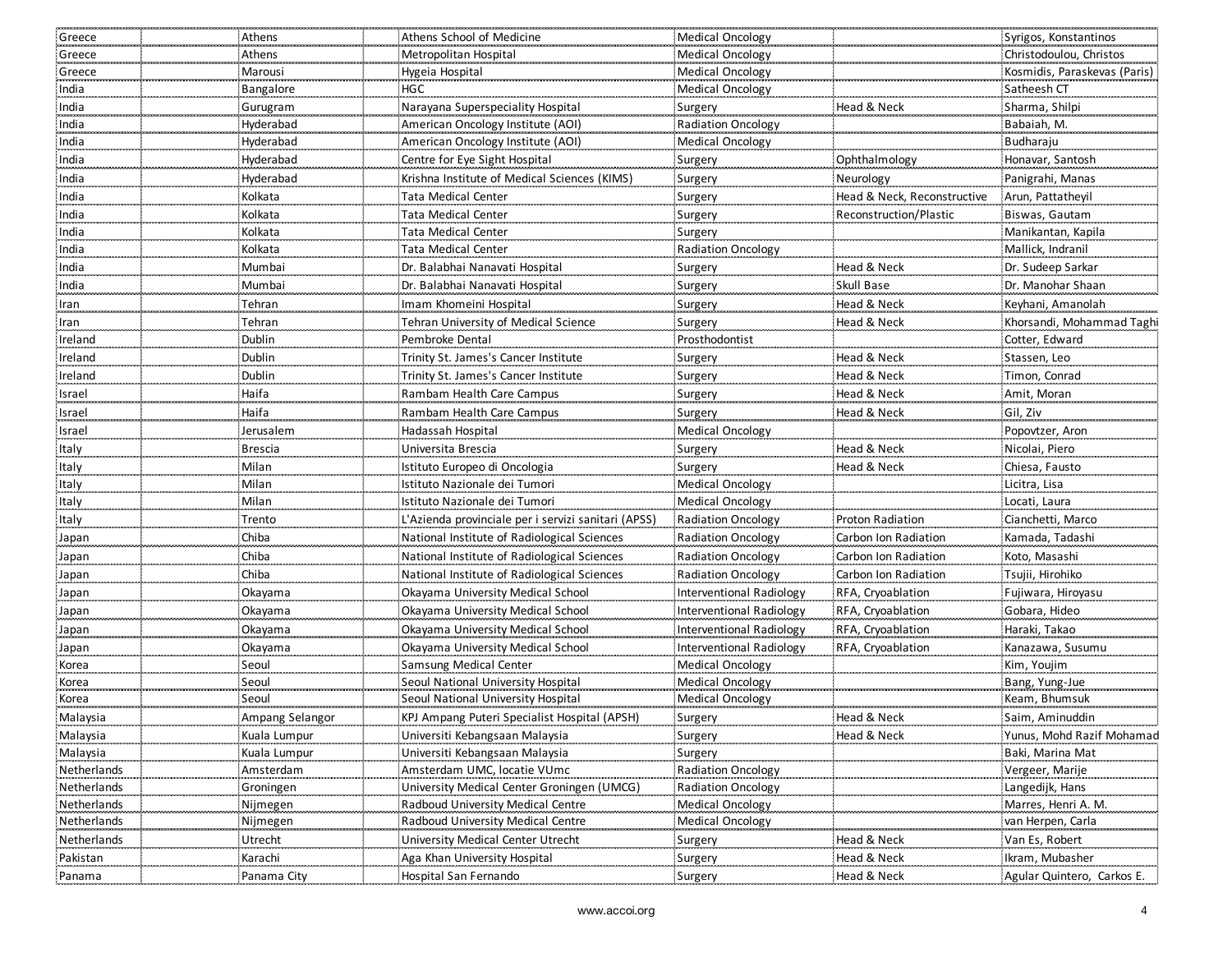| Serbia       |         | Belgrade       | BelMedic General Hospital                      | Surgery                    | Head & Neck                   | Kozomara, Ruzica        |
|--------------|---------|----------------|------------------------------------------------|----------------------------|-------------------------------|-------------------------|
| Singapore    |         | Singapore      | Farrer Park Hospital                           | Surgery                    | Head & Neck                   | Soo, Khee Chee          |
| South Africa |         | Sandton        | Mediclinic Morningside                         | Surgery                    | <b>Oral and Maxillofacial</b> | Boyes-Varley, Greg      |
| South Africa |         | Sandton        | Mediclinic Morningside                         | Surgery                    | Head & Neck                   | Davidge-Pitts, Keith    |
| South Africa |         | Sandton        | Mediclinic Morningside                         | Surgery                    | Head & Neck                   | Joseph, Chris           |
| South Korea  |         | Seoul          | Kangbuk Samsung Medical Center,                | Surgery                    | Thoracic                      | Taeyun, Oh              |
| South Korea  |         | Seoul          | Kangbuk Samsung Medical Center,                | Interventional Radiology   | RFA, Cryoablation             | Hyeonpyo, Hong          |
|              |         |                |                                                |                            |                               | Montserrat-Gili, Joan   |
| Spain        |         | Barcelona      | Hospital de Sant Pau                           | Surgery                    | Head & Neck                   | Ramón                   |
| Spain        |         | Madrid         | Centro Integral Oncológico Clara Campal        | <b>Medical Oncology</b>    |                               | Hidalgo, Manuel         |
| Sweden       |         | Gothenburg     | Sahlgrenska University Hospital                | Medical/Radiation Oncology |                               | Nyman, Jan              |
| Switzerland  |         | Berne          | Switzerland Inselspital Bern                   | Radiation Oncology         |                               | Aebersold, Daniel       |
| Switzerland  |         | Genolier       | Clinique of Genolier                           | <b>Radiation Oncology</b>  |                               | Horiot, Jean-Claude     |
| Switzerland  |         | Lausanne       | Centre Hospitalier Universitaire Vaudois       | Surgery                    | Oral and Maxillofacial        | Broome, Martin          |
| Switzerland  |         | Lausanne       | Centre Hospitalier Universitaire Vaudois       | Surgery                    | Neurology                     | Thomas Daniel, Roy      |
| Switzerland  |         | Lausanne       | Centre Hospitalier Universitaire Vaudois       | <b>Radiation Oncology</b>  |                               | Esat, Ozsahin           |
| Switzerland  |         | Lausanne       | Centre Hospitalier Universitaire Vaudois       | <b>Radiation Oncology</b>  |                               | Godson, Frances         |
| Switzerland  |         | Lausanne       | Centre Hospitalier Universitaire Vaudois       | <b>Radiation Oncology</b>  |                               | Mirimanoff, Rene        |
| Switzerland  |         | Sion           | Sion General Hospital                          | <b>Radiation Oncology</b>  |                               | Khanfir, Kaouthar       |
| Switzerland  |         | St. Gallen     | Kantonsspital St. Gallen                       | Surgery                    | Head & Neck                   | Stoeckli, Sandro        |
| Switzerland  |         | Villigen       | Paul Scherrer Institute (PSI)                  | <b>Radiation Oncology</b>  | Proton Radiation              | Weber, Charles Damien   |
| Switzerland  |         | Zurich         | Onkozentrum Hirslanden Zurich                  | Medical Oncology           |                               | Von Rohr, Albert        |
| Switzerland  |         | Zurich         | Universitätsspital Zürich                      | Surgery                    | Head & Neck                   | Holzmann, David         |
| Switzerland  |         | Zurich         | Universitätsspital Zürich                      | Surgery                    | Head & Neck                   | Huber, Gerhard          |
| Switzerland  |         | Zurich         | Universitätsspital Zürich                      | <b>Medical Oncology</b>    |                               | Rordorf, Tamara         |
| Switzerland  |         | Zurich         | Universitätsspital Zürich                      | Radiation Oncology         |                               | Luetolf, Urs            |
| Switzerland  |         | Zurich         | Universitätsspital Zürich                      | <b>Radiation Oncology</b>  |                               | Studer, Gabriela        |
| Turkey       |         | Ankara         | Hacettepe University Cancer Institute          | Medical Oncology           |                               | Aksoy, Sercan           |
| Turkey       |         | <b>Bursa</b>   | Bursa Acıbadem Hospital                        | Radiation Oncology         |                               | Sozer, Nihat            |
| Turkey       |         | Bursa          | Uludag University                              | Surgery                    | Head & Neck                   | Kasapoglu, Fikret       |
| Turkey       |         | Istanbul       | Ozel Tansan Poliklinigi                        | Medical Oncology           |                               | Tansan, Sualp           |
| Turkey       |         | Istanbul       | Special Amerian Hospital - Istanbul            | Surgery                    | Head & Neck                   | Hafiz, Gunter           |
| UK           | England | <b>Bristol</b> | University Hospitals Bristol - NHS             | Surgery                    | Maxillofacial and Oral        | Hughes, Ciri            |
| UK           | England | <b>Bristol</b> | University Hospitals Bristol - NHS             | Medical Oncology           |                               | Beasley, Matthew        |
|              |         |                |                                                |                            | Cardiothoracic, Photodynamic  |                         |
| UK           | England | East Yorkshire | Yorkshire Laser Centre/UK Medical Laser Centre | Surgery                    | Therapy                       | Moghissi, Keyvan        |
| <b>UK</b>    | England | London         | Guy's and St. Thomas' NHS                      | Surgery                    | Head & Neck                   | Hussain, Karim          |
| UK           | England | London         | Guy's and St. Thomas' NHS                      | Surgery                    | Maxillofacial and Oral        | McGurk, Mark            |
| <b>UK</b>    | England | London         | Guy's and St. Thomas' NHS                      | Surgery                    | Maxillofacial and Oral        | Oakly, Richard          |
| <b>UK</b>    | England | London         | Guy's and St. Thomas' NHS                      | Medical Oncology           |                               | Guerrero-Urbano, Teresa |
| UK           | England | London         | The London Clinic & Harley Street Clinic       | Interventional Radiology   | RFA, Brachytherapy            | Gillams, Alice          |
| UK           | England | London         | Royal Brompton & Harefield NHS                 | Cardiothoracic Radiologist | RFA, Cryoablation             | Dalal, Paras            |
| UK           | England | London         | Royal Brompton & Harefield NHS                 | Surgery                    | Thoracic                      | Dusmet, Michael         |
| UK           | England | London         | Royal Marsden Hospital                         | Surgery                    | Head & Neck                   | Clarke, Peter           |
| UK           | England | London         | Royal Marsden Hospital                         | Surgery                    | Head & Neck                   | Evans, Rhys             |
| UK           | England | London         | Royal Marsden Hospital                         | Surgery                    | Maxillofacial/ Reconstruction | Kerawala, Cyrus         |
| UK           | England | London         | Royal Marsden Hospital                         | Surgery                    | Head & Neck, Reconstructive   | Rhys-Evans, Peter       |
| <b>UK</b>    | England | London         | Royal Marsden Hospital                         | Surgery                    | Head & Neck - Endoscopic      | Paleri, Vinidh          |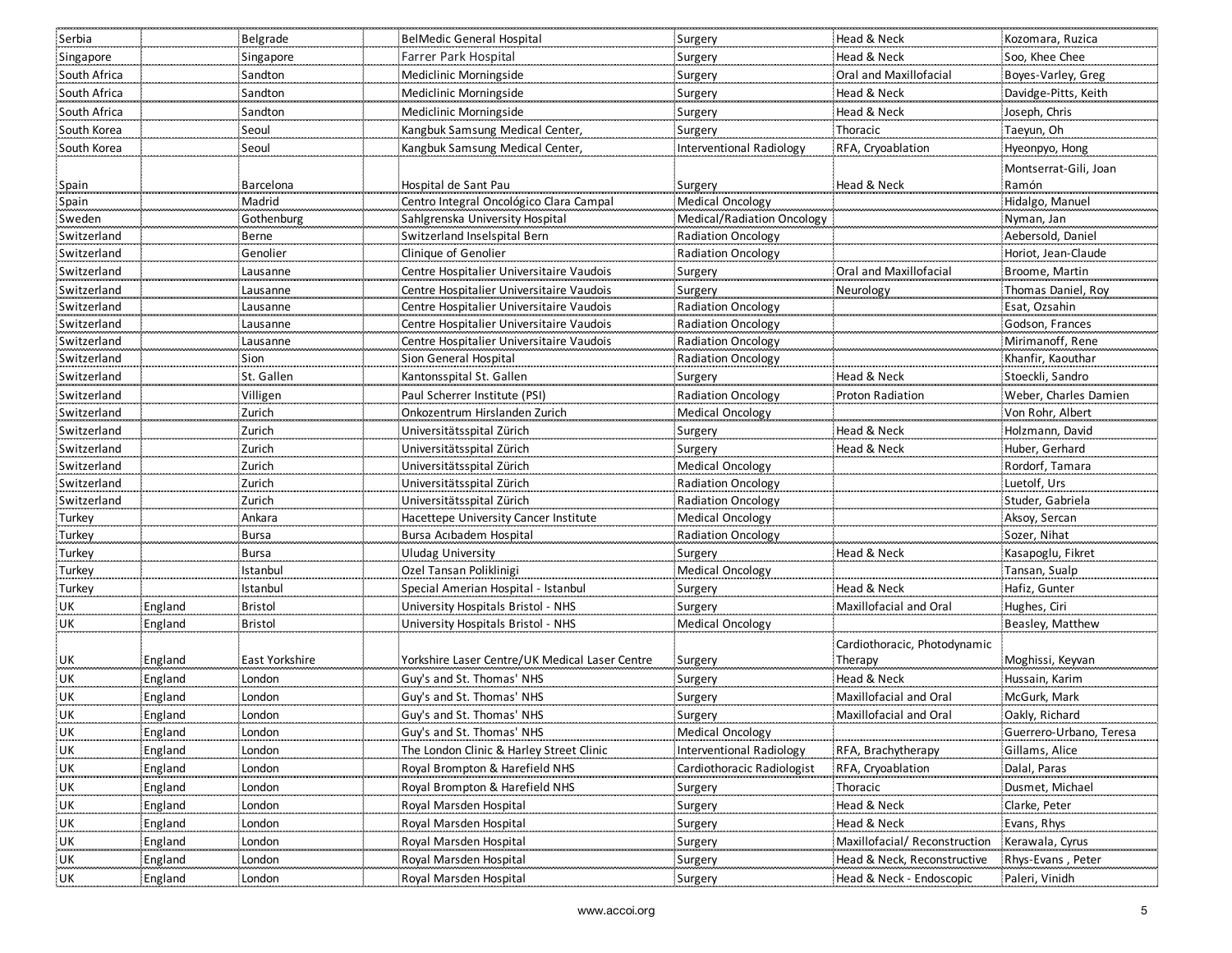| <b>UK</b>    | England    | London        |      | Royal Marsden Hospital                                      | <b>Radiation Oncology</b>   | Breast                        | Kirby, Anna             |
|--------------|------------|---------------|------|-------------------------------------------------------------|-----------------------------|-------------------------------|-------------------------|
| UK           | England    | London        |      | Royal Marsden Hospital                                      | <b>Medical Oncology</b>     |                               | Eeles, Rosalind         |
| . UK         | England    | London        |      | Royal Marsden Hospital                                      | Medical Oncology            |                               | Harrington, Kevin       |
| .UK          | England    | London        |      | Royal Marsden Hospital                                      | <b>Medical Oncology</b>     |                               | Nutting, Christopher    |
| UK           | England    | London        |      | Royal National Throat, Nose and Ear Hospital                | Surgery                     | Laryngology                   | Birchall, Martin        |
|              |            |               |      |                                                             |                             | Laryngotracheal               |                         |
| UK           | England    | London        |      | Royal National Throat, Nose and Ear Hospital                | Surgery                     | Reconstruction                | Sandhu, Gurpreet (Guri) |
| UK           | England    | London        |      | St. Bartholomew's Hospital                                  | Surgery                     | Head & Neck                   | Hutchison, Ian          |
| UK           | England    | London        |      | : St. George's University Hospital                          | Surgery                     | <b>Breast</b>                 | Banerjee, Dibyesh       |
| UK           | England    | London        |      | University College London Hospital/Westmoreland             | Surgery                     | Cardiothoracic                | Hayward, Martin         |
| UK           | England    | London        |      | University College London Hospital                          | Surgery                     | Head & Neck                   | Hughes, Jonathan        |
| UK           | England    | London        |      | University College London Hospital                          | Surgery                     | Maxillofacial/Reconstruction  | Kalavrezos, Nicholas    |
|              |            |               |      |                                                             |                             | Laser Resection, Photodynamic |                         |
| UK           | England    | London        |      | University College London Hospital                          | Interventional Bronchoscopy | Therapy                       | George, Jeremy          |
| UK           | England    | London        |      | University College London Hospital                          | Medical Oncology            |                               | Carnell, Dawn           |
| UK           | England    | Manchester    |      | The Chistie NHS                                             | <b>Medical Oncology</b>     |                               | Metcalf, Robert         |
| . UK         | England    | Manchester    |      | The Chistie NHS                                             | <b>Medical Oncology</b>     |                               | Thomson, David          |
| . UK         | England    | Manchester    |      | Manchester Royal Infirmary                                  | Interventional Bronchoscopy | RFA, Cryoablation             | Bailey, Simon           |
| UK           | England    | Oxford        |      | Oxford University Hospitals - Churchill Hospital            | Surgery                     |                               | Winter, Stuart          |
| UK           | England    | Sheffield     |      | Royal Hallamshire Hospital                                  | Surgery                     | Neurology                     | Carroll, Thomas         |
| UK<br>11.111 | England    | Wolverhampton |      | New Cross Hospital                                          | Surgery                     | Maxillofacial and Oral        | Pigadas, Nicolaos       |
| . UK         | Scotland   | Aberdeen      |      | University of Aberdeen                                      | Surgery                     | Oral and Maxillofacial        | Lowe, Terry             |
| .UK          | Scotland   | Clydebank     |      | Golden Jubilee National Hospital                            | Surgery                     | Thoracic                      | Kirk, Alan              |
| <b>UK</b>    | Wales      | Cardiff       |      | University Hospital of Wales                                | Surgery                     | Head & Neck                   | Thomas, Cellan          |
| UK           | Wales      | Cardiff       |      | University Hospital of Wales                                | Medical Oncology            |                               | Evans, Mererid          |
| USA          | Alabama    | Birmingham    | ccc  | UAB Hospital                                                | Surgery                     | <b>Gynecologic Oncology</b>   | Alvarez, Ronald         |
| <b>USA</b>   | Alabama    | Birmingham    | CCC. | <b>UAB Hospital</b>                                         | Surgery                     | Oral and Maxillofacial        | Morlandt, Anthony       |
| <b>USA</b>   | Alabama    | Birmingham    |      | CCC UAB Hospital                                            | Surgery                     | Oral and Maxillofacial        | Ying, Yedeh             |
| <b>USA</b>   | Alabama    | Birmingham    |      | CCC UAB Hospital                                            | <b>Radiation Oncology</b>   |                               | Dobelbower, Michael     |
| <b>USA</b>   | Alabama    | Birmingham    |      | CCC UAB Hospital                                            | <b>Radiation Oncology</b>   |                               | Fiveash, John           |
| <b>USA</b>   | Alabama    | Birmingham    |      | CCC UAB Hospital                                            | Medical Oncology            |                               | McCammon, Susan         |
| <b>USA</b>   | Alabama    | Tuscaloosa    |      | <b>DCH Cancer Treatment Center</b>                          | <b>Medical Oncology</b>     |                               | Dubay, John             |
| <b>USA</b>   | Arizona    | Peoria        |      | Arizona Center for Cancer Care                              | Radiation Oncology          |                               | Biggs, Christopher      |
|              |            |               |      |                                                             |                             |                               |                         |
| <b>USA</b>   | Arizona    | Peoria        |      | Banner Del Webb Hospital/Sunrise Medical Center Pulmonology |                             |                               | Ronn, Jeffrey           |
| <b>USA</b>   | Arizona    | Phoenix       |      | Barrow Neurological Institute                               | Surgery                     | Neurology                     | Sanai, Nader            |
| <b>USA</b>   | Arizona    | Phoenix       |      | Mayo Clinic                                                 | Surgery                     | Head & Neck                   | Hinni, Michael          |
| <b>USA</b>   | Arizona    | Phoenix       |      | Mayo Clinic                                                 | Radiation Oncology          |                               | Patel, Samir            |
| USA          | Arizona    | Scottsdale    |      | Arizona Center for Cancer Care                              | Radiation Oncology          |                               | Tannehill, Scott        |
| <b>USA</b>   | Arizona    | Scottsdale    |      | Scottsdale Ear, Nose & Throat                               | Surgery                     |                               | Heiland, Kurt           |
| USA          | Arizona    | Scottsdale    |      | Pinnacle Oncology Hematogoy                                 | Medical Oncology            |                               | Gordon, Michael         |
| <b>USA</b>   | Arizona    | Scottsdale    |      | Pinnacle Oncology Hematogoy                                 | <b>Medical Oncology</b>     |                               | Tsai, Frank             |
| <b>USA</b>   | Arkansas   | Fort Smith    |      | Mercy Clinic Ear Nose & Throat                              | Surgery                     | Head & Neck                   | Grant, David            |
| <b>USA</b>   | Arkansas   | Little Rock   |      | U. of Arkansas - Cancer Research Center                     | Surgery                     | Head & Neck                   | Suen, James Y.          |
| <b>USA</b>   | California | Anaheim       |      | Kaiser Permanente                                           | Surgery                     | Head & Neck                   | Shibuya, Terry          |
| <b>USA</b>   | California | Bellflower    |      | Kaiser Permanente                                           | Surgery                     | Head & Neck                   | Calzada, Gabriel        |
| <b>USA</b>   | California | <b>Duarte</b> |      | CCC City of Hope                                            | Surgery                     | Head & Neck                   | Maghami, Ellie          |
|              |            |               |      |                                                             |                             |                               |                         |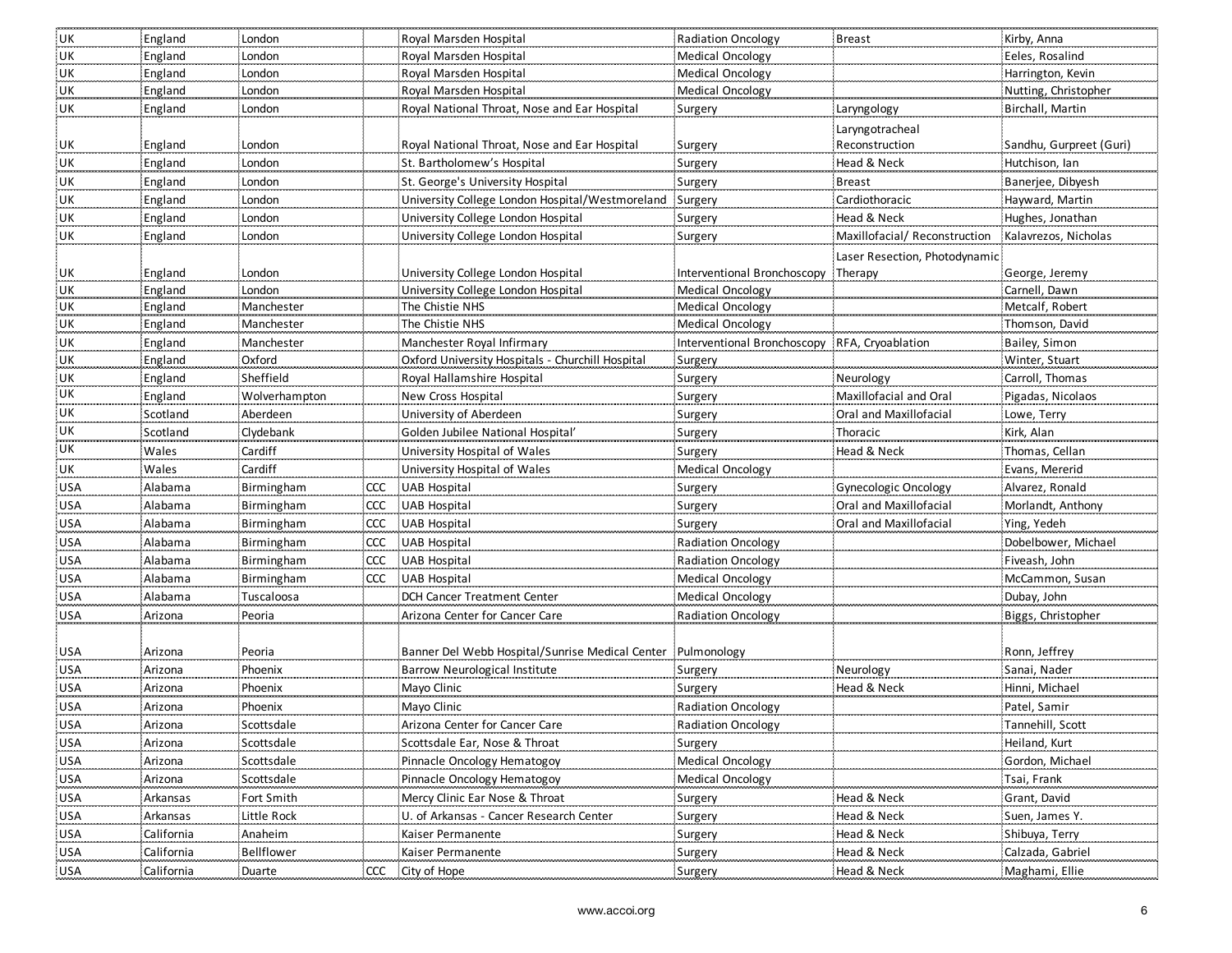| USA        | California | Duarte                    |               | CCC City of Hope                                                 | <b>Medical Oncology</b>    | Head & Neck                   | Agulnik, Mark            |
|------------|------------|---------------------------|---------------|------------------------------------------------------------------|----------------------------|-------------------------------|--------------------------|
| <b>USA</b> | California | Duarte                    |               | CCC City of Hope                                                 | <b>Medical Oncology</b>    | Head & Neck                   | Massarelli, Erminia      |
| <b>USA</b> | California | Duarte                    |               | CCC City of Hope                                                 | Medical Oncology           | Head & Neck                   | Villaflor, Victoria      |
| <b>USA</b> | California | Long Beach                |               | Eye Physicans of Long Beach                                      | Surgery                    | Ophthalmology                 | Chang, Eli               |
| <b>USA</b> | California | Loma Linda                |               | Loma Linda Medical Center                                        | Surgery                    | Otolarnygology                | Lee, Steve               |
| <b>USA</b> | California | Los Angeles               |               | Cedars-Sinai Medical Center                                      | Surgery                    | Head & Neck                   | Douglas, Raymond         |
| <b>USA</b> | California | Los Angeles               |               | Cedars-Sinai Medical Center                                      | Surgery                    | Head & Neck                   | Larian, Babak            |
| <b>USA</b> | California | Los Angeles               |               | Cedars-Sinai Medical Center                                      | <b>Radiation Oncology</b>  |                               | Zumsteg, Zackary         |
| USA        | California | Los Angeles               |               | House Ear Clinic                                                 | Surgery                    | Head & Neck                   | Slattery, William        |
| <b>USA</b> | California | Los Angeles               |               | CCC University of California, Los Angeles                        | Surgery                    | Head & Neck                   | Abemayor, Elliot         |
| <b>USA</b> | California | Los Angeles               |               | CCC University of California, Los Angeles                        | Surgery                    | Head & Neck                   | Blackwell, Keith         |
| <b>USA</b> | California | Los Angeles               |               | CCC University of California, Los Angeles                        | Surgery                    | Head & Neck                   | Kedeshian, Paul          |
| <b>USA</b> | California | Los Angeles               |               | CCC University of California, Los Angeles                        | Surgery                    | Maxillofacial/ Reconstruction | Freyemiller, Earl        |
| <b>USA</b> | California | Los Angeles               | CCC           | University of California, Los Angeles                            | Surgery                    | Thoracic                      | McKenna, Robert          |
| <b>USA</b> | California | Los Angeles               | <b>CCC</b>    | University of California, Los Angeles                            | Surgery                    | <b>Plastic Surgery</b>        | Roostaeian, Jason        |
| USA        | California | Los Angeles               | <b>CCC</b>    | University of California, Los Angeles                            | Surgery                    | Head & Neck                   | Sercarz, Joel            |
| USA        | California | Los Angeles               | ccc           | University of California, Los Angeles                            | Surgery                    | Head & Neck                   | St. John, Maie           |
| <b>USA</b> | California | Los Angeles               | CCC.          | University of California, Los Angeles                            | <b>Radiation Oncology</b>  |                               | Chen, Allen              |
| <b>USA</b> | California | Los Angeles               |               | CCC University of California, Los Angeles                        | <b>Radiation Oncology</b>  | Radiation, Brachytherapy      | Lee, Alan                |
| <b>USA</b> | California | Los Angeles               |               | CCC University of California, Los Angeles                        | Interventional Radiology   | RFA, Cryoablation             | Abtin, Fereidoun         |
| <b>USA</b> | California | Los Angeles               | <b>CCC</b>    | University of California, Los Angeles                            | Interventional Radiology   | RFA, Cryoablation             | Suh, Robert              |
| USA        | California | Los Angeles/Santa Moi CCC |               | University of California, Los Angeles                            | Medical Oncology           |                               | Rosen, Lee               |
| <b>USA</b> | California | Los Angeles/Santa Mor CCC |               | University of California, Los Angeles                            | <b>Medical Oncology</b>    |                               | Wong, Deborah            |
| USA        | California | Los Angeles               |               | CCC University of Southern California                            | Surgery                    | Neurology                     | Giannotta, Steven        |
| <b>USA</b> | California | Los Angeles               |               | CCC University of Southern California                            | Surgery                    | Head & Neck                   | Kokot, Neils             |
| <b>USA</b> | California | Los Angeles               |               | CCC University of Southern California/Doheny Eye Institu Surgery |                            | Ophthalmology                 | Irvine, John             |
| <b>USA</b> | California | Los Angeles               |               | CCC University of Southern California/Doheny Eye Institu Surgery |                            | Ophthalmology                 | Kim, Jonathan            |
| <b>USA</b> | California | Los Angeles               |               | CCC University of Southern California                            | Surgery                    | Head & Neck - Endoscopic      | Wrobel, Bozena           |
| <b>USA</b> | California | Los Angeles               | CCC           | University of Southern California                                | Surgery                    | Neurology - Endoscopic        | Zada, Gabriel            |
| <b>USA</b> | California | <b>Mountain View</b>      |               | Palo Alto Medical Foundation - Sutter Health                     | Interventional Pulmonology | RFA, Cryoablation             | Krishna, Ganesh          |
| <b>USA</b> | California | Orange                    |               | St. Joseph's Hospital                                            | Surgery                    | Liver/Abdominal               | Wagman, Lawrence         |
|            |            |                           |               |                                                                  |                            | Head & Neck -                 |                          |
| <b>USA</b> | California | Palo Alto                 | CC            | Stanford Hospital and Clinics                                    | Surgery                    | Biorobotics/Laser             | Holsinger, Floyd (Chris) |
| USA        | California | Palo Alto                 | CC            | Stanford Hospital and Clinics                                    | Surgery                    | Head & Neck                   | Jackler, Robert          |
| <b>USA</b> | California | Palo Alto                 | CC            | <b>Stanford Hospital and Clinics</b>                             | Surgery                    | Head & Neck                   | Rosenthal, Eben          |
| <b>USA</b> | California | Palo Alto                 | CC            | Stanford Hospital and Clinics                                    | Surgery                    | Thoracic                      | Shrager, Joseph          |
| <b>USA</b> | California | Palo Alto                 | CC            | Stanford Hospital and Clinics                                    | Surgery                    | Head & Neck                   | Sirjana, Davud           |
| <b>USA</b> | California | Palo Alto                 | CC            | Stanford Hospital and Clinics                                    | Radiation Oncology         |                               | Le, Quynh                |
| USA        | California | Palo Alto                 | cc            | <b>Stanford Hospital and Clinics</b>                             | Radiation Oncology         |                               | Loo, Billy               |
| <b>USA</b> | California | Palo Alto                 | CC.           | <b>Stanford Hospital and Clinics</b>                             | Medical Oncology           |                               | Colevas, Dimitrios       |
| USA        | California | Palo Alto                 | <sub>cc</sub> | Stanford Hospital and Clinics                                    | Medical Oncology           |                               | Jacobs, Charlotte        |
| <b>USA</b> | California | Palo Alto                 | <b>CC</b>     | Stanford Hospital and Clinics                                    | <b>Medical Oncology</b>    |                               | Pinto, Harlan            |
| USA        | California | Palo Alto/Sunnyvale       |               | Sutter Health Hospital                                           | <b>Radiation Oncology</b>  | Radiation, Brachytherapy      | Schiffner, Daniel C.     |
| <b>USA</b> | California | Pasadena                  |               | Pasadena Cyberknife Center                                       | <b>Radiation Oncology</b>  | Cyberknife                    | Mak, Albert C.           |
| <b>USA</b> | California | Sacramento                |               | Kaiser Permanente                                                | Medical Oncology           |                               | Gong, I-Yeh              |
| <b>USA</b> | California | Sacramento                |               | UC Davis Health Sytem                                            | Surgery                    | Head & Neck                   | Moore, Michael G.        |
| USA        | California | Sacramento                |               | UC Davis Health Sytem                                            | Radiation Oncology         |                               | Daly, Megan              |
| <b>USA</b> | California | San Diego                 |               | California Proton Cancer Therapy Center.                         | Radiation Oncology         | Proton Radiation              | Grover, Ryan             |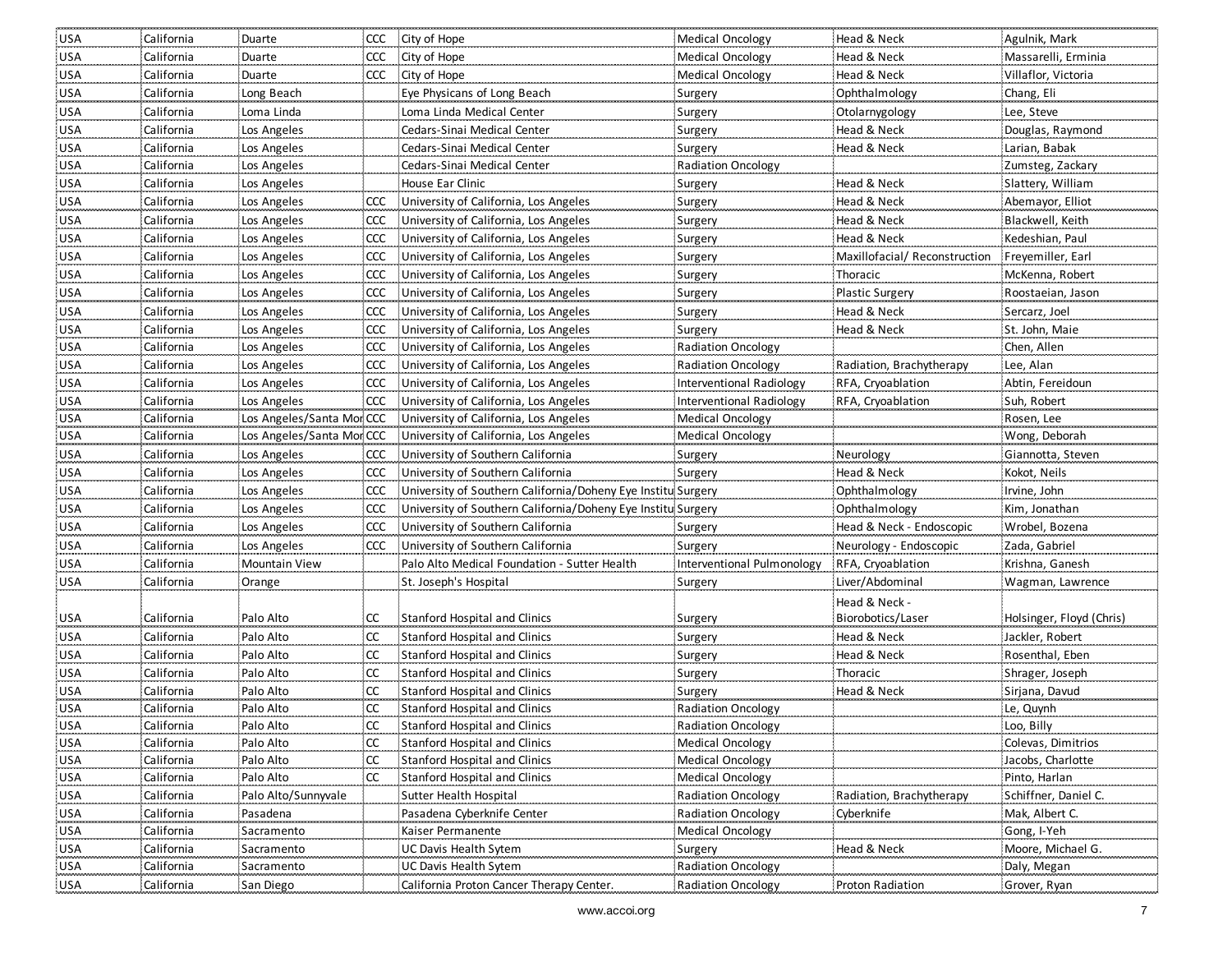| <b>USA</b> | California  | San Diego           |            | Kaiser Permanente                                 | Surgery                   | Head & Neck                 | Martin, Peter     |
|------------|-------------|---------------------|------------|---------------------------------------------------|---------------------------|-----------------------------|-------------------|
| <b>USA</b> | California  | San Diego           |            | Kaiser Permanente                                 | <b>Medical Oncology</b>   |                             | Godfrey, Scott    |
| <b>USA</b> | California  | San Diego           |            | Scripps MD Anderson                               | Radiation Oncology        |                             | Chen, Chien       |
| <b>USA</b> | California  | San Diego           |            | Scripps MD Anderson                               | <b>Medical Oncology</b>   |                             | Mason, James      |
| <b>USA</b> | California  | San Diego           |            | Sharp Memorial Hospital                           | Surgery                   | Head & Neck                 | Saltman, Benjamin |
| <b>USA</b> | California  | San Diego           |            | Sharp Memorial Hospital                           | Surgery                   | Head & Neck                 | Mansfield, Perry  |
| <b>USA</b> | California  | San Diego           |            | CCC UC San Diego Moores Cancer Center             | Surgery                   | Head & Neck                 | Califano, Joseph  |
| USA        | California  | San Diego           | <b>CCC</b> | UC San Diego Moores Cancer Center                 | <b>Radiation Oncology</b> |                             | Sanghvi, Parag    |
| USA        | California  | San Diego           | <b>CCC</b> | UC San Diego Moores Cancer Center                 | <b>Radiation Oncology</b> | <b>Proton Radiation</b>     | Urbanic, James    |
| <b>USA</b> | California  | San Diego           | CCC        | UC San Diego Moores Cancer Center                 | <b>Medical Oncology</b>   |                             | Cohen, Ezra       |
| <b>USA</b> | California  | San Diego           | <b>CCC</b> | UC San Diego Moores Cancer Center                 | Medical Oncology          |                             | Lippman, Scott    |
| <b>USA</b> | California  | San Francisco       | <b>CCC</b> | Sutter Health Hospital                            | Surgery                   | Head & Neck                 | Singer, Mark      |
| <b>USA</b> | California  | San Francisco       | <b>CCC</b> | University of California, San Francisco           | Surgery                   | Head & Neck                 | El-Sayed, Ivan    |
| <b>USA</b> | California  | San Francisco       | <b>CCC</b> | University of California, San Francisco           | Surgery                   | Head & Neck                 | Ha, Patrick       |
| <b>USA</b> | California  | San Francisco       | <b>CCC</b> | University of California, San Francisco           | Surgery                   | Reconstruction/Plastic      | Knott, Daniel     |
| <b>USA</b> | California  | San Francisco       | <b>CCC</b> | University of California, San Francisco           | Surgery                   | Urology/Robotics            | Meng, Maxwell     |
| <b>USA</b> | California  | San Francisco       | <b>CCC</b> | University of California, San Francisco           | Surgery                   | Liver/Gastroenterology      | Warren, Robert    |
| <b>USA</b> | California  | San Francisco       |            | CCC University of California, San Francisco       | <b>Radiation Oncology</b> |                             | Yom, Sue          |
| <b>USA</b> | California  | San Francisco       |            | CCC University of California, San Francisco       | <b>Medical Oncology</b>   |                             | Algazi, Alain     |
| USA        | California  | San Francisco       | <b>CCC</b> | University of California, San Francisco           | <b>Medical Oncology</b>   |                             | Kang, Hyunseok    |
| <b>USA</b> | California  | San Francisco       |            | CCC University of California, San Francisco       | Prosthodontist            |                             | Sharma, Arun      |
| <b>USA</b> | California  | San Jose            |            | Kaiser Permanente                                 | Surgery                   | Head & Neck                 | Swedenborg, Jon   |
| <b>USA</b> | California  | Santa Monica        |            | St. John's Health Center                          | Radiation Oncology        |                             | Wollman, Robert   |
| <b>USA</b> | California  | Santa Rosa          |            | Sutter Medical Center of Santa Rosa               | <b>Radiation Oncology</b> |                             | Cindy O. Scharfen |
| <b>USA</b> | California  | Tustin              |            | Tustin Hospital Medical Center                    | <b>Radiation Oncology</b> | Brachytherapy               | Dogget, Stephen   |
| <b>USA</b> | California  | <b>Walnut Creek</b> |            | Kaiser Permanente                                 | Surgeon                   | Head & Neck                 | Fong, Bryan       |
| <b>USA</b> | Colorado    | Boulder             |            | Rocky Mountain CyberKnife                         | <b>Radiation Oncology</b> | Cyberknife                  | McNeely, Lee      |
| <b>USA</b> | Colorado    | Colorado Springs    |            | Memorial Hospital Center                          | <b>Medical Oncology</b>   |                             | Mellott, Ann      |
| <b>USA</b> | Colorado    | Colorado Springs    |            | Pickle Prosthodontics                             | Prosthodontist            |                             | Pickle, Todd      |
| USA        | Colorado    | Denver              |            | Colorado Facial Plastic Surgery                   | Surgery                   | Head & Neck                 | Imola, Mario      |
| <b>USA</b> | Colorado    | Denver              |            | Denver Oncology                                   | Radiation Oncology        |                             | Reiner, Seth D.   |
| <b>USA</b> | Colorado    | Denver              |            | Porter Adventist Hospital/Craniofacial/Skull Base | Surgery                   | Head & Neck, Reconstructive | Chowdhury, Kahlid |
| USA        | Colorado    | Denver              |            | Rocky Mountain Ear, Nose & Throat                 | Surgery                   | Head & Neck                 | Reiner, Seth A.   |
| <b>USA</b> | Colorado    | Denver              | ccc        | University of Colorado                            | Medical Oncology          | Head & Neck                 | Bowles, Daniel    |
| <b>USA</b> | Connecticut | Farmington          |            | University of Connecticut Health                  | Surgery                   | Head & Neck                 | Spiro, Jeffrey    |
| USA        | Connecticut | Farmington          |            | University of Connecticut Health                  | Medical Oncology          | Head & Neck                 | Upendra Hegde     |
| <b>USA</b> | Connecticut | Hartford            |            | Hartford Hospital                                 | <b>Radiation Oncology</b> |                             | Dowsett, Robert   |
| <b>USA</b> | Connecticut | Hartford            |            | Hartford Hospital & Jefferson Radiology           | Interventional Radiology  |                             | Foster, John E    |
| <b>USA</b> | Connecticut | New Haven           |            | CCC Yale School of Medicine                       | Surgery                   | Head & Neck                 | Boey, Howard      |
| USA        | Connecticut | New Haven           |            | CCC Yale School of Medicine                       | Surgery                   | Head & Neck                 | Judson, Benjamin  |
| <b>USA</b> | Connecticut | New Haven           | <b>CCC</b> | Yale School of Medicine                           | Surgery                   | Head & Neck                 | Mehra, Saral      |
| <b>USA</b> | Connecticut | New Haven           | <b>CCC</b> | Yale School of Medicine                           | <b>Radiation Oncology</b> |                             | Park, Henry       |
| <b>USA</b> | Connecticut | New Haven           | ccc        | Yale School of Medicine                           | Radiation Oncology        |                             | Young, Melissa    |
| USA        | Connecticut | New Haven           | <b>CCC</b> | Yale School of Medicine                           | Medical Oncology          |                             | Bhatia, Aarti     |
| USA        | Connecticut | New Haven           | <b>CCC</b> | Yale Medicine & Lawence Memorial Hospital         | <b>Radiation Oncology</b> |                             | Hansen, James     |
| <b>USA</b> | DC          | Washington          |            | DaVinci Plastic Surgery                           | Surgery                   | Head & Neck, Reconstructive | Davison, Steven   |
| <b>USA</b> | DC          | Washington          | <b>CCC</b> | <b>Georgetown University Hospital</b>             | Surgery                   | Head & Neck                 | Davidson, Bruce   |
| <b>USA</b> | DC          | Washington          |            | CCC Georgetown University Hospital                | Surgery                   | Head & Neck - Endoscopic    | DeKlotz, Timothy  |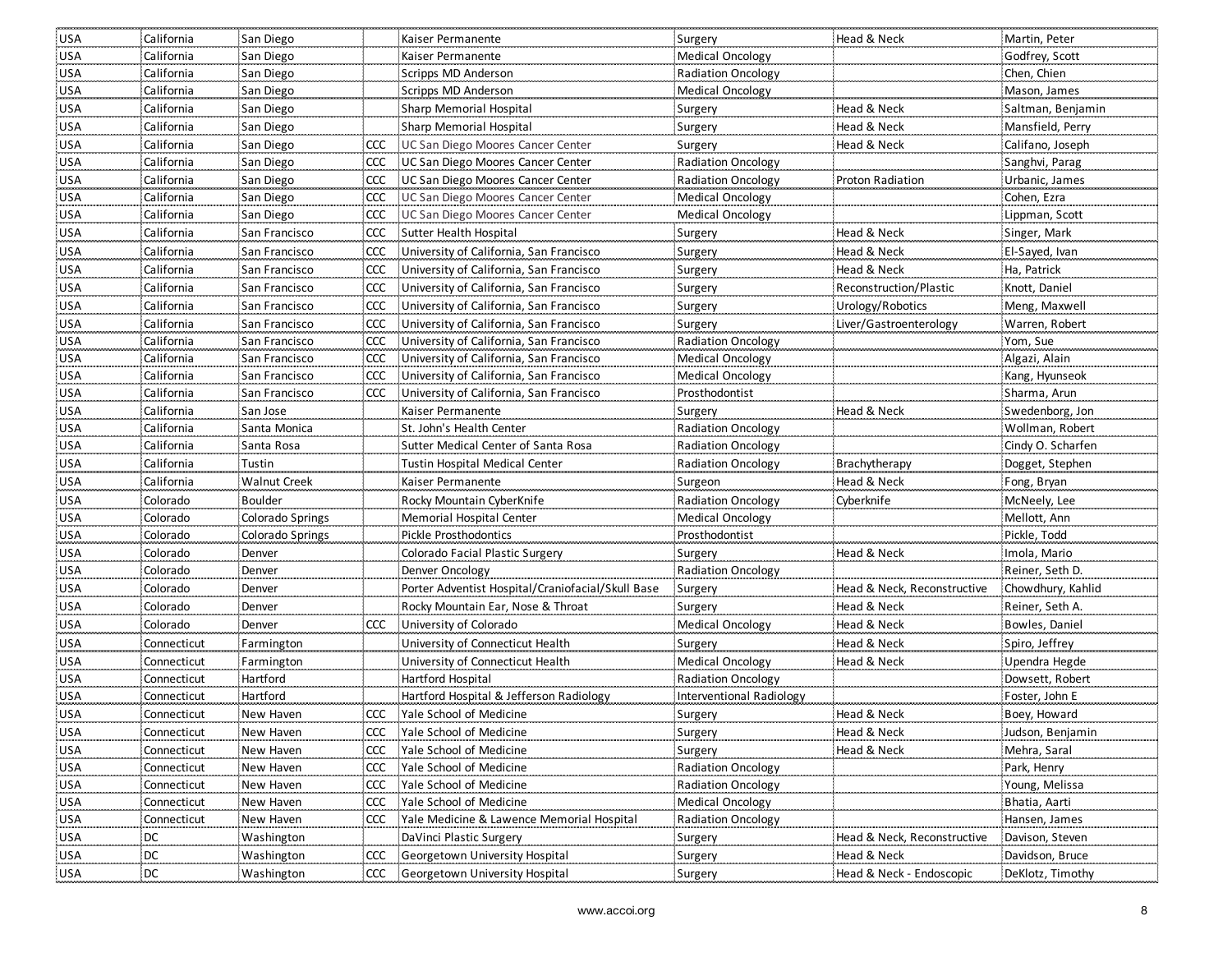| <b>USA</b>        | <b>DC</b> | Washington           |            | CCC Georgetown University Hospital             | Radiation Oncology                 |                             | Harter, William                  |
|-------------------|-----------|----------------------|------------|------------------------------------------------|------------------------------------|-----------------------------|----------------------------------|
| USA               | Florida   | <b>Boynton Beach</b> |            | Bethesda Memorial Hospital                     | Radiation Oncology                 |                             | Parsons, James                   |
| <b>USA</b>        | Florida   | <b>Bradenton</b>     |            | Ear, Nose, Throat Associates                   | Surgery                            | Head & Neck                 | Kalathia, Axay                   |
| <b>USA</b>        | Florida   | Celebration          |            | Head & Neck Surgery Center of Florida          | Surgery                            | Head & Neck                 | Haughey, Bruce                   |
| <b>USA</b>        | Florida   | Daytona              |            | Florida Hospital Memorial Medical Center       | <b>Radiation Oncology</b>          |                             | Sejpal, Samir                    |
| <b>USA</b>        | Florida   | Gainesville          |            | University of Florida Shands Cancer Center     | Radiation Oncology                 |                             | Amdur, Robert J.                 |
| <b>USA</b>        | Florida   | Gainesville          |            | University of Florida Shands Cancer Center     | <b>Radiation Oncology</b>          |                             | Mendenhall, William              |
| <b>USA</b>        | Florida   | Jacksonville         |            | Baptist MD Anderson Cancer Center              | Surgery                            | Head & Neck                 | Ahmad, Faisal                    |
| USA               | Florida   | Jacksonville         |            | Mayo Clinic                                    | Surgery                            | Head & Neck                 | Casler, John D.                  |
| USA               | Florida   | Jacksonville         |            | Mayo Clinic                                    | Surgery                            | Head & Neck, Reconstructive | Janus, Jeffrey                   |
| <b>USA</b>        | Florida   | Jacksonville         |            | Mayo Clinic                                    | Surgery                            | Gynecologic Oncology        | Morrissey, Thomas                |
| <b>USA</b>        | Florida   | Jacksonville         |            | Mayo Clinic                                    | Surgery                            | Oral and Maxillofacial      | Pirgousis, Phillip               |
| <b>USA</b>        | Florida   | Jacksonville         |            | Mayo Clinic                                    | Surgery                            | Head & Neck                 | Young, Geoffrey D                |
| USA               | Florida   | Jacksonville         |            | Mayo Clinic                                    | Radiation Oncology                 |                             | Gupta, Vivek                     |
| <b>USA</b>        | Florida   | Jacksonville         |            | Mayo Clinic                                    | <b>Radiation Oncology</b>          |                             | Ko, Stephen                      |
| <b>USA</b>        | Florida   | Jacksonville         |            | Mayo Clinic                                    | <b>Radiation Oncology</b>          |                             | May, Byron                       |
| <b>USA</b>        | Florida   | Jacksonville         |            | Mayo Clinic                                    | <b>Medical Oncology</b>            |                             | Menefee, Michael                 |
| <b>USA</b>        | Florida   | Jacksonville         |            | North Florida Sinus Center                     | Surgery                            |                             | Bolger, William                  |
| USA               | Florida   | Jacksonville         |            | North Florida Sinus Center                     | Surgery                            |                             | Naseri, Iman                     |
| USA               | Florida   | Jacksonville         |            | University of Florida Health                   | Surgery                            | Oral and Maxillofacial      | Fernandes, Rui                   |
| USA               | Florida   | Jacksonville         |            | University of Florida Proton Therapy Institute | <b>Radiation Oncology</b>          | Proton Radiation            | Dagan, Roi                       |
| <b>USA</b>        | Florida   | Jacksonville         |            | University of Florida Proton Therapy Institute | <b>Radiation Oncology</b>          | Proton Radiation            | Holtzman, Adam                   |
| USA               | Florida   | Miami                |            | Miami Cancer Institute - Baptist Health        | <b>Radiation Oncology</b>          | <b>Proton Radiation</b>     | Kalman, Noah                     |
| <b>USA</b>        | Florida   | Miami                |            | Miami Cancer Institute - Baptist Health        | <b>Medical Oncology</b>            |                             | Rabinowits, Guilherme            |
|                   |           |                      |            |                                                |                                    |                             |                                  |
| <b>USA</b>        | Florida   | Miami                |            | Miami Prosthodontics                           | Prosthodontist                     |                             | Horkowtiz-Tsaoussis, Carol       |
| <b>USA</b>        | Florida   | Miami                |            | University of Miami Hospital                   | Surgery                            | Head & Neck, Reconstructive | Arnold, David                    |
| <b>USA</b>        | Florida   | Miami                |            | University of Miami Hospital                   | Surgery                            | Maxillofacial and Oral      | Kaleem, Arshad                   |
| <b>USA</b>        | Florida   | Miami                |            | University of Miami Hospital                   | Surgery                            | Thoracic                    | Nguyen, Dau                      |
| <b>USA</b>        | Florida   | Miami                |            | University of Miami Hospital                   | Surgery                            | Head & Neck - Endoscopic    | Sargi, Zoukaa                    |
| <b>USA</b>        | Florida   | Miami                |            | University of Miami Hospital                   | Surgery                            | Ophthalmology               | Tse, David                       |
| <b>USA</b>        | Florida   | Miami                |            | University of Miami Hospital                   | Surgery                            | Head & Neck                 | Weed, Donald                     |
| <b>USA</b>        | Florida   | <b>Naples</b>        |            | 21st Century Oncology                          | <b>Radiation Oncology</b>          |                             | Nakfoor, Bruce                   |
| USA               | Florida   | <b>Naples</b>        |            | Collier Otolaryngology                         |                                    | Head & Neck                 | Bello, Stephen                   |
| USA               | Florida   | Orange City          |            | Atlantic Ear Nose Throat                       | Surgery<br>Surgery                 | Head & Neck                 | Rothbaum, Daniel                 |
| <b>USA</b>        | Florida   | Orlando              |            | Florida Hospital                               | <b>Radiation Oncology</b>          |                             | Hwang, Catherine S.              |
| <b>USA</b>        | Florida   | Orlando              |            | University of Florida Health Cancer Institute  |                                    | Maxillofacial and Oral      | Feldman, Elizabeth               |
| <b>USA</b>        | Florida   |                      |            | University of Florida Health Cancer Institute  | Surgery                            | Reconstruction/Plastic      | Lee, Kenneth                     |
| <b>USA</b>        | Florida   | Orlando<br>Orlando   |            | University of Florida Health Cancer Institute  | Surgery<br>Surgery                 | Head & Neck                 |                                  |
| <b>USA</b>        | Florida   | Orlando              |            | University of Florida Health Cancer Institute  | <b>Radiation Oncology</b>          |                             | Pattani, Kavita<br>Manon, Rafael |
| <b>USA</b>        | Florida   | Orlando              |            | University of Florida Health Cancer Institute  | <b>Medical Oncology</b>            |                             | Tseng, Jennifer                  |
| <b>USA</b>        | Florida   | St. Petersburg       |            | Advanced ENT of Tampa Bay                      | Surgery                            | Head & Neck                 | Espinola, Trina                  |
| <b>USA</b>        | Florida   | Tampa                |            | CCC Moffitt Cancer Center                      | Surgery                            | Head & Neck                 | Wadsworth, Trad                  |
|                   | Florida   | Tampa                | <b>CCC</b> | Moffitt Cancer Center                          |                                    | Oral and Maxillofacial      | Vorwald, Kathyrn                 |
| USA<br><b>USA</b> | Florida   | Tampa                | <b>CCC</b> | Moffitt Cancer Center                          | Surgery<br><b>Medical Oncology</b> |                             | Chung, Christine                 |
| <b>USA</b>        | Florida   | Tampa                |            | Tampa Bay Radiation Oncology                   | Radiation Oncology                 |                             | Greenberg, Harvey                |
| <b>USA</b>        | Florida   | Tampa                |            | Your Desired Smile                             | <b>Medical Oncology</b>            |                             | Alicea, Luis                     |
| <b>USA</b>        | Florida   | West Melbourne       |            | Interventional & Vascular Center               | Interventional Radiology           | RFA, Cryoablation           | Dunfee, Brain                    |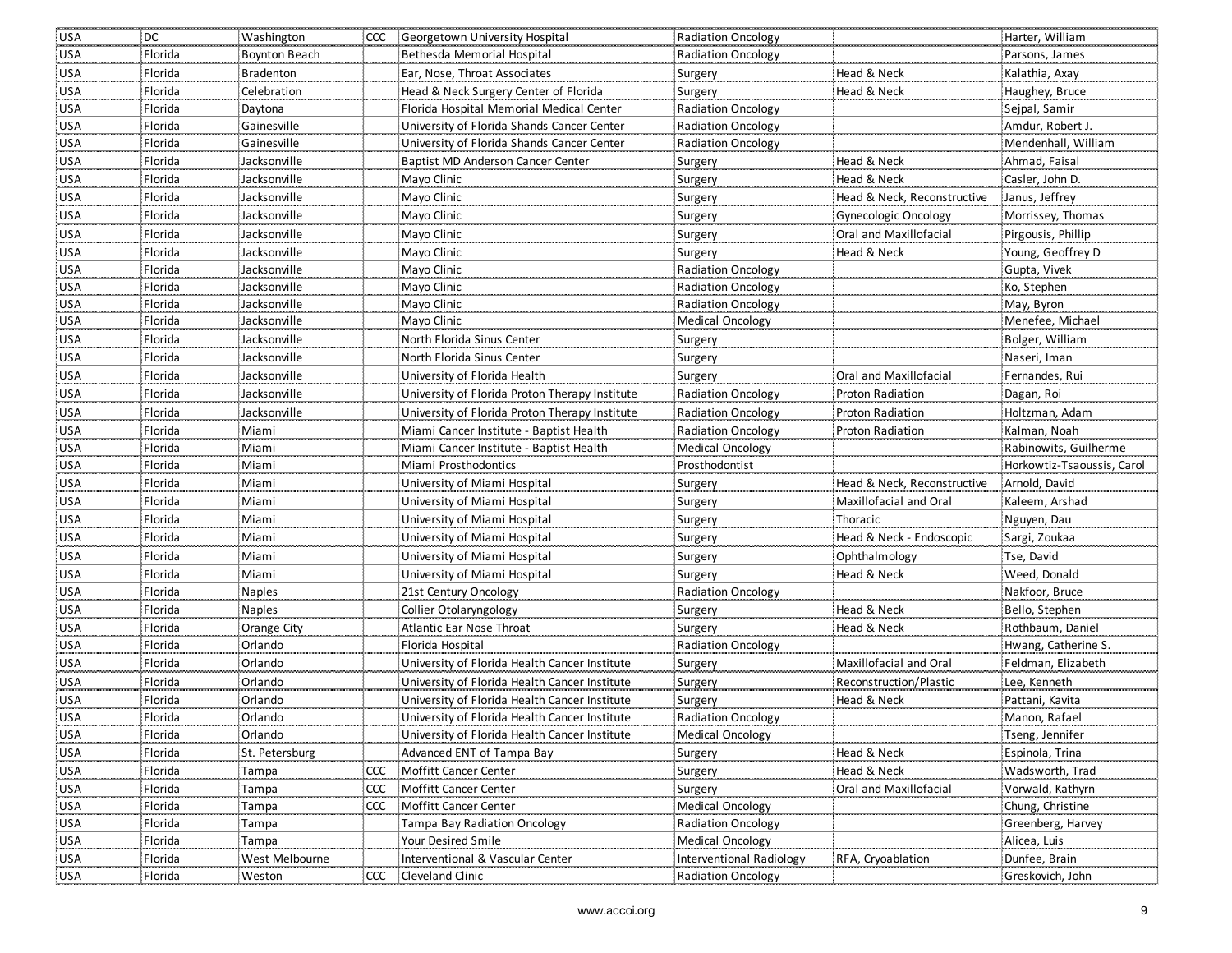| USA        | Georgia  | Atlanta       | <b>CC</b>     | <b>Emory Medicine</b>                           | Surgery                   | Head & Neck              | El-Deiry, Mark        |
|------------|----------|---------------|---------------|-------------------------------------------------|---------------------------|--------------------------|-----------------------|
| <b>USA</b> | Georgia  | Atlanta       | <sub>CC</sub> | <b>Emory Medicine</b>                           | Surgery                   | Head & Neck              | Grist, William        |
| <b>USA</b> | Georgia  | Atlanta       | CC            | <b>Emory Medicine</b>                           | Surgery                   | Head & Neck              | Moore, Charles        |
| <b>USA</b> | Georgia  | Atlanta       | <b>CC</b>     | <b>Emory Medicine</b>                           | Surgery                   | Head & Neck              | Patel, Mihir          |
| <b>USA</b> | Georgia  | Atlanta       | <b>CC</b>     | <b>Emory Medicine</b>                           | Surgery                   | Thoracic                 | Pickens, Allan        |
| <b>USA</b> | Georgia  | Atlanta       | <b>CC</b>     | <b>Emory Medicine</b>                           | Surgery                   | Neurology                | Pradilla, Gustavo     |
| <b>USA</b> | Georgia  | Atlanta       | <b>CC</b>     | <b>Emory Medicine</b>                           | Surgery                   | Head & Neck              | Shin, Dong            |
| <b>USA</b> | Georgia  | Atlanta       | <b>CC</b>     | <b>Emory Medicine</b>                           | Surgery                   | Head & Neck              | Solares, Clementino   |
| <b>USA</b> | Georgia  | Atlanta       | <b>CC</b>     | <b>Emory Medicine</b>                           | <b>Radiation Oncology</b> |                          | Beitler, Jonathan     |
| <b>USA</b> | Georgia  | Atlanta       | <b>CC</b>     | <b>Emory Medicine</b>                           | <b>Radiation Oncology</b> |                          | McDonald, Mark        |
| <b>USA</b> | Georgia  | Atlanta       | <b>CC</b>     | <b>Emory Medicine</b>                           | Interventional Radiology  |                          | Cristescu, Mircea     |
| <b>USA</b> | Georgia  | Atlanta       | <b>CC</b>     | <b>Emory Medicine</b>                           | Medical Oncology          |                          | Owonikoko, Taofeek    |
| <b>USA</b> | Georgia  | Atlanta       | <sub>CC</sub> | <b>Emory Medicine</b>                           | <b>Medical Oncology</b>   | Head & Neck              | Saba, Nabil           |
| <b>USA</b> | Georgia  | Atlanta       | <b>CC</b>     | Emory Medicine/Northside Hospital Cancer Center | Medical Oncology          |                          | Srinivasiah, Jayanthi |
| <b>USA</b> | Georgia  | Atlanta       |               | Northside Hospital Cancer Center                | <b>Radiation Oncology</b> |                          | Phillips, Thomas      |
| <b>USA</b> | Georgia  | Atlanta       |               | Southeastern Gynecologic Oncology               | Gynecologic Oncology      | Gynecologic Oncology     | Burrell, Matthew      |
| <b>USA</b> | Georgia  | Macon         |               | Georgia Center for Total Cancer Care            | <b>Radiation Oncology</b> |                          | Cavanaugh, Sean X.    |
| <b>USA</b> | Georgia  | Savannah      |               | Memorial University Medical Center              | Surgery                   | <b>Head &amp; Neck</b>   | Petruzelli, Guy       |
| <b>USA</b> | Georgia  | Warner Robins |               | <b>ENT Surgical Assoc. of Central Georgia</b>   | Surgery                   | Head & Neck              | Toland, A. Daniel     |
| <b>USA</b> | Hawaii   | Honolulu      |               | Tripler Army Medical Center                     | Surgery                   | Head & Neck              | Sniezek, Joe          |
| <b>USA</b> | Hawaii   | Maui          |               | Pacific Cancer Institute of Maui                | <b>Radiation Oncology</b> |                          | Baker, Bobby          |
| <b>USA</b> | Illinois | Berwyn        |               | Nuclear Oncology PC                             | Radiation Oncology        |                          | Saroja, Kurubarahalli |
| USA        | Illinois | Chicago       | CCC           | Northwestern Dental Center                      | Prosthodontist.           |                          | Hutten, Mark          |
| <b>USA</b> | Illinois | Chicago       | CCC           | Northwestern Medicine                           | Surgery                   | Neurology                | Chandler, James P     |
| <b>USA</b> | Illinois | Chicago       | <b>CCC</b>    | Northwestern Medicine                           | Surgery                   | Thoracic                 | Love, Robert          |
| <b>USA</b> | Illinois | Chicago       | CCC           | Northwestern Medicine                           | Surgery                   | Head & Neck - Endoscopic | Patel, Urjeet         |
| <b>USA</b> | Illinois | Chicago       | CCC           | Northwestern Medicine                           | Surgery                   | Head & Neck              | Samant, Sandeep       |
| <b>USA</b> | Illinois | Chicago       | CCC           | Northwestern Medicine                           | Surgery                   | Head & Neck - Endoscopic | Welsh, Kevin          |
| <b>USA</b> | Illinois | Chicago       | <b>CCC</b>    | Northwestern Medicine                           | <b>Radiation Oncology</b> |                          | Mittal, Bharat        |
| <b>USA</b> | Illinois | Chicago       | <b>CCC</b>    | Northwestern Medicine                           | <b>Radiation Oncology</b> |                          | Donnelly, Eric        |
| <b>USA</b> | Illinois | Chicago       | <b>CCC</b>    | Northwestern Medicine                           | Interventional Radiology  | Microwave Ablation       | Andreoli, Jessica     |
| <b>USA</b> | Illinois | Warrenville   | <b>CCC</b>    | Northwestern Medicine - Chicago Proton Center   | <b>Radiation Oncology</b> | Proton Radiation         | Gondi, Vinai          |
| <b>USA</b> | Illinois | Warrenville   | <b>CCC</b>    | Northwestern Medicine - Chicago Proton Center   | <b>Radiation Oncology</b> | Proton Radiation         | Hartsell, Wiliam      |
| USA        | Illinois | Warrenville   | CCC           | Northwestern Medicine                           | <b>Medical Oncology</b>   |                          | Ferris, Linda         |
| <b>USA</b> | Illinois | Chicago       |               | Otolaryngology Associates                       | Surgery                   | Head & Neck              | Becker, Stephen P.    |
| <b>USA</b> | Illinois | Chicago       |               | Rush University Medical Center                  | Surgery                   | Head & Neck              | Liptay, Michael       |
| <b>USA</b> | Illinois | Chicago       |               | Rush University Medical Center                  | Surgery                   | Head & Neck              | Stenson, Kerstin      |
| USA        | Illinois | Chicago       |               | St. Luke's Medical Center                       | Radiation Oncology        |                          | Panje, William        |
| <b>USA</b> | Illinois | Chicago       |               | CCC University of Chicago                       | Surgery                   | Head & Neck              | Agrawal, Nishant      |
| USA        | Illinois | Chicago       |               | CCC University of Chicago                       | Surgery                   | Reconstruction/Plastic   | Chang, David          |
| USA        | Illinois | Chicago       |               | CCC University of Chicago                       | <b>Radiation Oncology</b> |                          | Haraf, Daniel J       |
| USA        | Illinois | Chicago       | <b>CCC</b>    | University of Chicago                           | Medical Oncology          |                          | Pearson, Alexander    |
| <b>USA</b> | Illinois | Chicago       | <b>CCC</b>    | University of Chicago                           | <b>Medical Oncology</b>   |                          | Vokes, Everett        |
| USA        | Illinois | Chicago       |               | University of Illinois                          | Surgery                   | Maxillofacial and Oral   | Reisberg, David J.    |
| <b>USA</b> | Illinois | Evanston      |               | Northshore University Health System             | Surgery                   | Head & Neck              | Sener, Stephen        |
| <b>USA</b> | Illinois | Evanston      |               | Northshore University Health System             | <b>Medical Oncology</b>   |                          | Brockstein, Bruce     |
| <b>USA</b> | Illinois | Maywood       |               | Loyola University School of Medicine            | Surgery                   | Head & Neck              | Stankiewicz, James    |
| USA        | Illinois | Maywood       |               | Loyola University School of Medicine            | Surgery                   | Liver/Abdominal          | Brems, John           |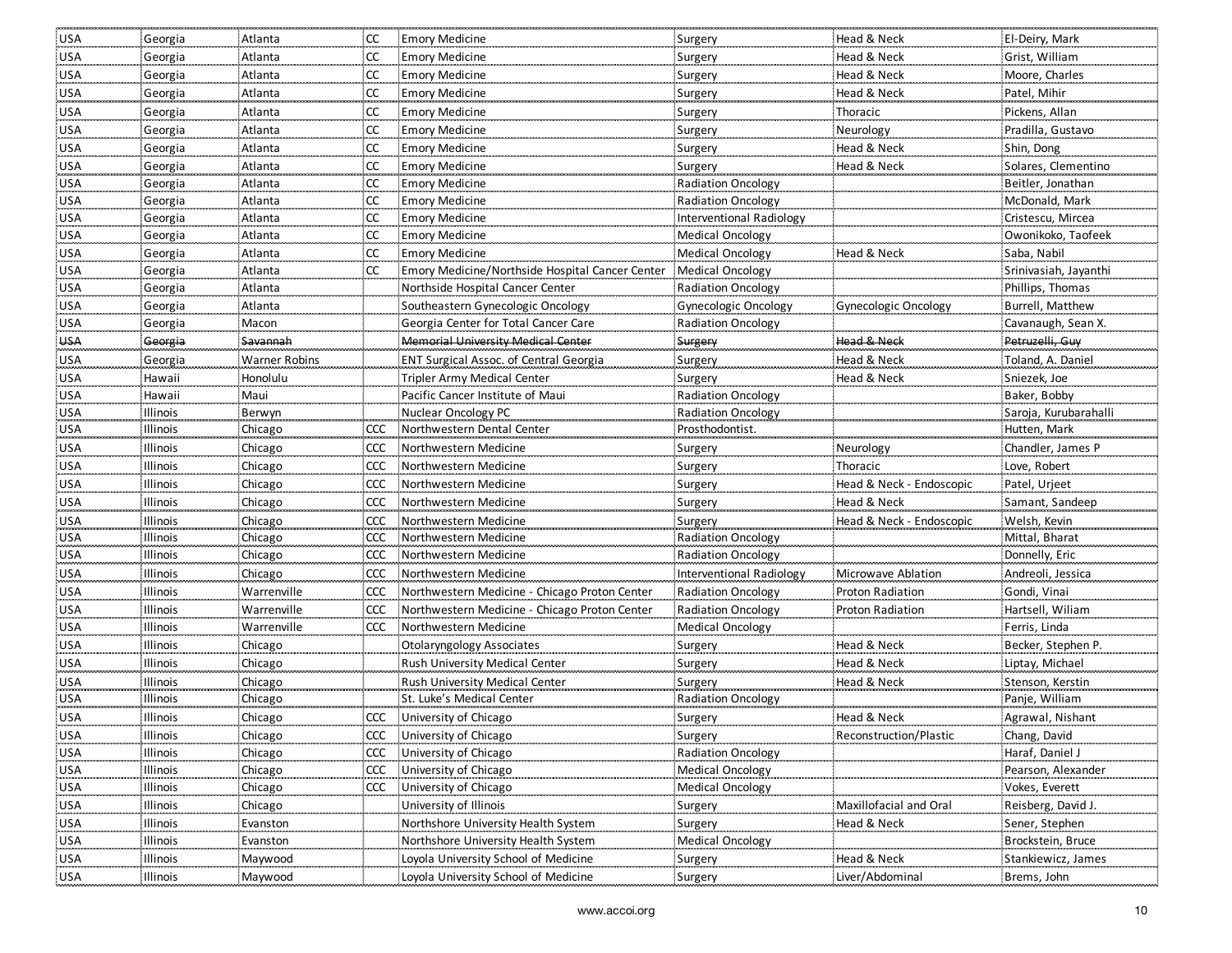| USA        | Illinois | Maywood              |            | Loyola University School of Medicine            | Surgery                   | Head & Neck              | Leonetti, John       |
|------------|----------|----------------------|------------|-------------------------------------------------|---------------------------|--------------------------|----------------------|
| <b>USA</b> | Illinois | Maywood              |            | Loyola University School of Medicine            | Surgery                   | Maxillofacial and Oral   | Macleod, Stephen     |
| <b>USA</b> | Illinois | Maywood              |            | Loyola University School of Medicine            | Surgery                   | Head & Neck              | Patel, Chirag        |
| <b>USA</b> | Illinois | Maywood              |            | Loyola University School of Medicine            | Surgery                   | Reconstruction/Plastic   | Vandevender, Darl    |
| <b>USA</b> | Illinois | Maywood              |            | Loyola University School of Medicine            | Radiation Oncology        |                          | Emami, Bahman        |
| <b>USA</b> | Illinois | Maywood              |            | Loyola University School of Medicine            | <b>Radiation Oncology</b> |                          | Melian, Edward       |
| <b>USA</b> | Illinois | Maywood              |            | Loyola University School of Medicine            | Medical Oncology          |                          | Clark, Joseph        |
| <b>USA</b> | Illinois | Oak Lawn             |            | Advocate Christ Medical Center                  | <b>Radiation Oncology</b> | Cyberknife               | Morgan, J. David     |
| <b>USA</b> | Illinois | Oak Lawn             |            | Gynecologic Cancer Inst/Little Company of Mary  | Gynecologic Oncology      |                          | Neubauer, Nikki      |
| <b>USA</b> | Illinois | Peoria               |            | OSF HealthCare                                  | Surgery                   | Head & Neck              | Petruzzelli, Guy     |
| <b>USA</b> | Illinois | Urbana               |            | Carle Foundation Hospital                       | Surgery                   | Maxillofacial and Oral   | Bailey, Jonathan S   |
| <b>USA</b> | Indiana  | Carmel               |            | <b>Center For ENT</b>                           | Surgery                   | Head & Neck              | Krowiak, Edward      |
| <b>USA</b> | Indiana  | Carmel               |            | Indiana University Health                       | Surgery                   | Head & Neck              | Goldenberg, John     |
| <b>USA</b> | Indiana  | Carmel/Indianapolis  |            | Center for Ear Nose Throat & Allergy (CENTA)    | Surgery                   | Head & Neck              | Huntley, Tod         |
| <b>USA</b> | Indiana  | Columbus             |            | Columbus Regional Hospital                      | Radiation Oncology        |                          | McMullen, Kevin      |
| <b>USA</b> | Indiana  | Indianapolis         | CC         | Indiana Unversity School of Medicine            | Surgery                   | Head & Neck              | Montravadi, Avinash  |
| USA        | Indiana  | Indianapolis         | CC         | Indiana Unversity School of Medicine            | Surgery                   | Head & Neck              | Moore, Michael       |
| <b>USA</b> | Indiana  | Indianapolis         |            | Indianapolis Dental Center                      | Prosthodontist.           |                          | Schaub, Kellie       |
| <b>USA</b> | Indiana  | Mishawaka            |            | Michiana Hematology Oncology, P.C.              | Medical Oncology          |                          | Ansari, Rafat        |
| USA        | lowa     | Des Moines           |            | Iowa Radialogy                                  | Interventional Radiology  |                          | Kaufman, Olaf        |
| <b>USA</b> | lowa     | Des Moines           |            | John Stoddard Cancer Center                     | <b>Radiation Oncology</b> | Radiation, Brachytherapy | Triantafyllos, John  |
| <b>USA</b> | lowa     | Des Moines           |            | John Stoddard Cancer Center                     | Medical Oncology          |                          | Hill, Matthew        |
| <b>USA</b> | lowa     | West Des Moines      |            | The Iowa Clinic                                 | Surgery                   | Head & Neck              | Merrick, Richard B   |
| <b>USA</b> | lowa     | Des Moines           |            | Mercy Medical Center                            | <b>Radiation Oncology</b> |                          | Colletier, Philip    |
| <b>USA</b> | lowa     | Dubuque              |            | Mercy Medical - Wendt Regional Cancer Center    | Radiation Oncology        | Gamma Knife              | Koneru, Nagendra     |
| <b>USA</b> | lowa     | Iowa City            | CCC        | University of Iowa Hospitals and Clinics        | Surgery                   | Head & Neck              | Bayon, Rodrigo       |
| <b>USA</b> | lowa     | Iowa City            | <b>CCC</b> | University of Iowa Hospitals and Clinics        | Surgery                   | Head & Neck              | Chang, Kristi        |
| <b>USA</b> | lowa     | Iowa City            | <b>CCC</b> | University of Iowa Hospitals and Clinics        | Surgery                   | Head & Neck              | Funk, Gerry          |
| <b>USA</b> | lowa     | lowa City            | <b>CCC</b> | University of Iowa Hospitals and Clinics        | Surgery                   | Head & Neck              | Hoffman, Henry       |
| <b>USA</b> | lowa     | Iowa City            | <b>CCC</b> | University of Iowa Hospitals and Clinics        | Surgery                   | Head & Neck              | Pagedar, Nitin       |
| <b>USA</b> | lowa     | Iowa City            |            | CCC University of Iowa Hospitals and Clinics    | Radiation Oncology        |                          | Anderson, Carryn     |
| <b>USA</b> | lowa     | Iowa City            |            | CCC University of Iowa Hospitals and Clinics    | <b>Radiation Oncology</b> |                          | Buatti, John         |
| <b>USA</b> | lowa     | Iowa City            | <b>CCC</b> | University of Iowa Hospitals and Clinics        | <b>Medical Oncology</b>   |                          | Wehbe, Ahmad         |
| <b>USA</b> | Kansas   | Kansas City          | $\alpha$   | Kansas University Medical Center                | Surgery,                  | Head & Neck              | Kakarala, Kiran      |
| <b>USA</b> | Kansas   | Kansas City          | <b>CC</b>  | Kansas University Medical Center                | Surgery                   | Head & Neck              | Shnayder, Lisa       |
| <b>USA</b> | Kansas   | Kansas City          | <b>CC</b>  | Kansas University Medical Center                | Surgery                   | Head & Neck              | Staecker, Hinrich    |
| <b>USA</b> | Kansas   | Kansas City          | <b>CC</b>  | Kansas University Medical Center                | <b>Radiation Oncology</b> |                          | Massey, Vickie       |
| <b>USA</b> | Kansas   | Kansas City          | <b>CC</b>  | Kansas University Medical Center                | Interventional Radiology  | RFA, Cryoablation        | Madarang, Ernest     |
| USA        | Kansas   | Kansas City          | <b>CC</b>  | Kansas University Medical Center                | Medical Oncology          |                          | Hoffmann, Marc       |
| <b>USA</b> | Kansas   | Kansas City          | <b>CC</b>  | Kansas University Physicians                    | Surgery                   | Head & Neck              | Tsue, Terance        |
| <b>USA</b> | Kansas   | <b>Overland Park</b> |            | Midwest Cancer Ctr - Menorah Medical Center     | Medical Oncology          |                          | Ethirajan, Sukumar   |
| <b>USA</b> | Kentucky | Lexington            |            | U of Kentucky HealthCare - Markey Cancer Center | Surgery                   | Oral and Maxillofacial   | Shehata, Ehab        |
| <b>USA</b> | Kentucky | Lexington            |            | U of Kentucky HealthCare - Markey Cancer Center | Radiation Oncology        |                          | Kudrimoti, Mahesh    |
| <b>USA</b> | Maine    | Portland             |            | Maine Medical Center                            | Medical Oncology          | Head & Neck              | Tchekmedyian, Vatche |
| <b>USA</b> | Maryland | Baltimore            |            | Greater Baltimore Medical Center                | Surgery                   | Head & Neck              | Saunders, John       |
| <b>USA</b> | Maryland | Baltimore            |            | CCC Johns Hopkins University                    | Surgery                   | Reconstructive/Plastic   | Desai, Shaun         |
| <b>USA</b> | Maryland | Baltimore            | <b>CCC</b> | Johns Hopkins University                        | Surgery                   | Reconstructive/Plastic   | Dorafshar, Amir      |
| <b>USA</b> | Maryland | Baltimore            |            | CCC Johns Hopkins University                    | Surgery                   | Head & Neck              | Eisele, David        |
|            |          |                      |            |                                                 |                           |                          |                      |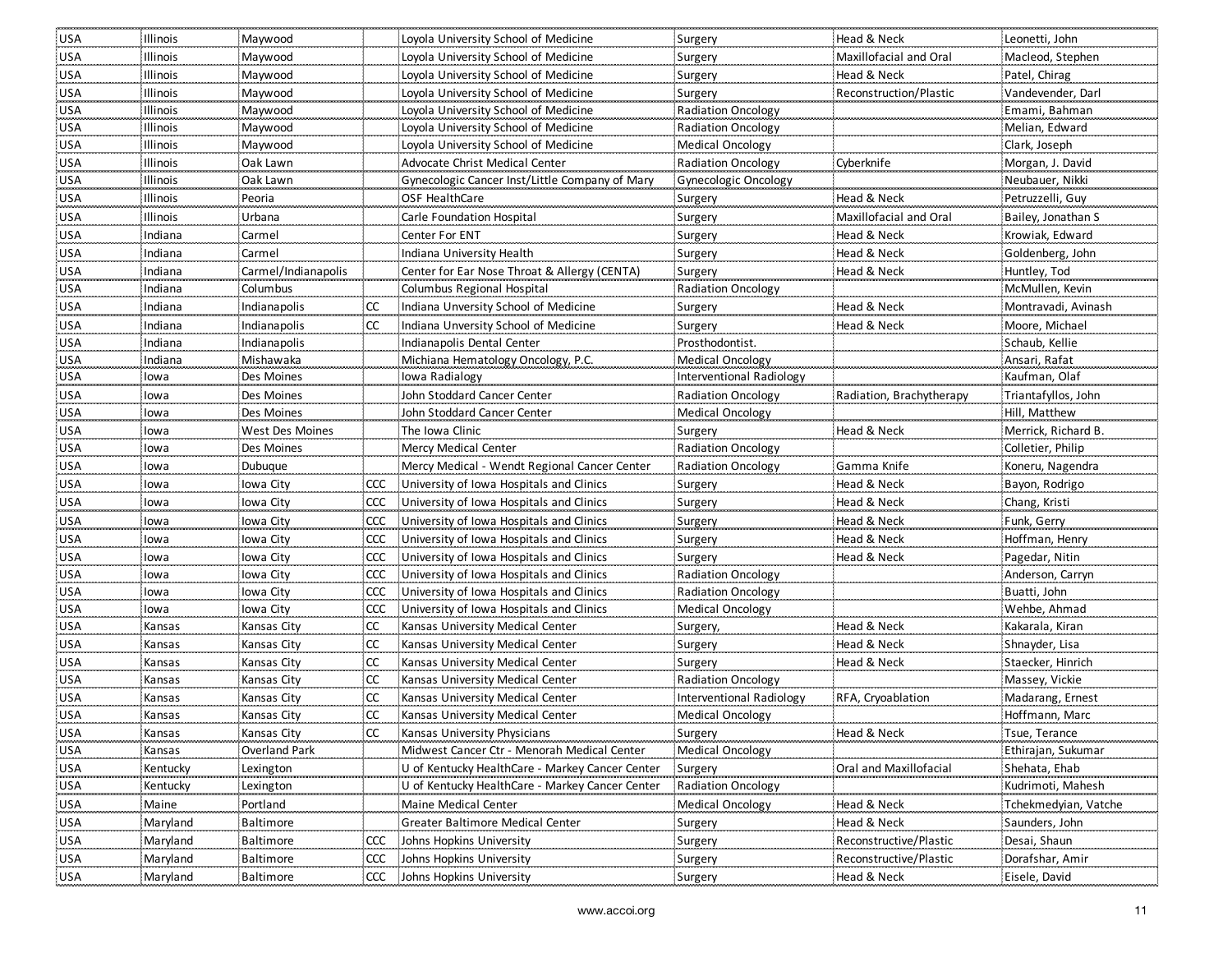| <b>USA</b>               | Maryland                       | Baltimore               |               | CCC Johns Hopkins University                                 | Surgery                                     | Neurology                        | Gallia, Gary                    |
|--------------------------|--------------------------------|-------------------------|---------------|--------------------------------------------------------------|---------------------------------------------|----------------------------------|---------------------------------|
| <b>USA</b>               | Maryland                       | Baltimore               | CCC           | Johns Hopkins University                                     | Surgery                                     | Head & Neck                      | Gourin, Christine               |
| <b>USA</b>               | Maryland                       | Baltimore               | <b>CCC</b>    | Johns Hopkins University                                     | Surgery                                     | <b>Ocular Plastic Surgery</b>    | Grant, Michael                  |
| <b>USA</b>               | Maryland                       | Baltimore               |               | CCC Johns Hopkins University                                 | Surgery                                     | Head & Neck, Rhinology           | Ishii, Masaru                   |
| <b>USA</b>               | Maryland                       | Baltimore               | <b>CCC</b>    | Johns Hopkins University                                     | Surgery                                     |                                  | London, Nyall                   |
| USA                      | Maryland                       | Baltimore               | CCC           | Johns Hopkins University                                     | Surgery                                     | Head & Neck                      | Koch, Wayne                     |
| <b>USA</b>               | Maryland                       | Baltimore/Bethesda      | CCC           | Johns Hopkins University                                     | Surgery                                     | Head & Neck                      | Mydlarz, Wojtek                 |
| <b>USA</b>               | Maryland                       | Baltimore               | CCC           | Johns Hopkins University                                     | <b>Radiation Oncology</b>                   | Thoracic                         | Hales, Russell                  |
| <b>USA</b>               | Maryland                       | Baltimore               | CCC           | Johns Hopkins University                                     | <b>Radiation Oncology</b>                   |                                  | Page, Brandi                    |
| <b>USA</b>               | Maryland                       | Baltimore               |               | CCC Johns Hopkins University                                 | <b>Radiation Oncology</b>                   |                                  | Quon, Harry                     |
| USA                      | Maryland                       | Baltimore               | CCC           | Johns Hopkins University                                     | <b>Radiation Oncology</b>                   |                                  | Sanguineti, Giuseppe            |
| USA                      | Maryland                       | Baltimore               | CCC           | Johns Hopkins University                                     | <b>Radiation Oncology</b>                   |                                  | Voong, Khinh                    |
| USA                      | Maryland                       | <b>Baltimore</b>        | CCC           | Johns Hopkins University                                     | <b>Interventional Radiology</b>             | RFA, Cryoablation                | Georgiades, Christos            |
| USA                      | Maryland                       | Baltimore               | ccc           | Johns Hopkins University                                     | <b>Interventional Radiology</b>             | RFA, Cryoablation                | Hong, Kelvin                    |
| USA                      | Maryland                       | Baltimore               | CCC           | Johns Hopkins University                                     | <b>Medical Oncology</b>                     |                                  | Seiwert, Tanguy                 |
| USA                      | Maryland                       | Baltimore               | <sub>CC</sub> | University of Maryland                                       | Surgery                                     | Ophthalmology                    | Grumbine, Lawson                |
| <b>USA</b>               | Maryland                       | Baltimore               | <b>CC</b>     | University of Maryland                                       | Surgery                                     | Head & Neck                      | Wolf, Jeffrey                   |
| USA                      | Maryland                       | Baltimore               | CC            | University of Maryland                                       | Surgery                                     | Head & Neck                      | Ord, Robert A.                  |
| <b>USA</b>               | Maryland                       | Baltimore               | CC            | University of Maryland                                       | Surgery                                     | Ocular Plastic Surgery           | Rodriguez, Eduardo              |
| <b>USA</b>               | Maryland                       | Baltimore               | <b>CC</b>     | University of Maryland                                       | <b>Medical Oncology</b>                     |                                  | Mehra, Ranee                    |
| <b>USA</b>               | Maryland                       | Bethesda                |               | National Institutes of Health                                | Surgery                                     | Thoracic                         | Shrump, David S.                |
| USA                      | Maryland                       | Bethesda/Germantown     |               | Regional Cancer Care Associates                              | <b>Medical Oncology</b>                     |                                  | Boccia, Ralph                   |
| USA                      | Maryland                       | Frederick               |               | Frederick Regional HealthSystem                              | <b>Radiation Oncology</b>                   | Radiation, Brachytherapy         | Gagnon, Gregory                 |
| <b>USA</b>               | Maryland                       | Halethrope              |               | Kaiser Permanente - South Balt County Medical Ctr. Surgery   |                                             | Head & Neck                      | Markwell, James Kevin           |
| USA                      | Maryland                       | Rockville               |               | Siegel & Bosworth - Ear, Nose & Throat Center                | Surgery                                     | Head & Neck                      | Siegel, Michael                 |
| USA                      | Maryland                       | Towson                  |               | Greater Baltimore Medical Center                             | <b>Radiation Oncology</b>                   |                                  | Neuner, Geoffrey                |
| USA                      | Massachusetts                  | <b>Boston</b>           |               | <b>Boston Medical Center</b>                                 | Surgery                                     | Oral and Maxillofacial           | Salama, Andrew R.               |
| USA                      | Massachusetts                  | Boston                  | CCC           | Dana-Farber Cancer Institute                                 | Surgery                                     | Head & Neck                      | Annino, Donald                  |
| <b>USA</b>               | Massachusetts                  | Boston                  | <b>CCC</b>    | Dana-Farber Cancer Institute                                 | Surgery                                     | Thoracic                         | Jaklitsch, Michael              |
|                          |                                |                         | CCC           | Dana-Farber Cancer Institute                                 |                                             | Head & Neck                      |                                 |
| USA<br><b>USA</b>        | Massachusetts<br>Massachusetts | Boston<br><b>Boston</b> | <b>CCC</b>    | Dana-Farber Cancer Institute                                 | Surgery<br><b>Radiation Oncology</b>        |                                  | Rettig. Eleni<br>Balboni, Tracy |
| <b>USA</b>               | Massachusetts                  | Boston                  | CCC           | Dana-Farber Cancer Institute                                 | <b>Radiation Oncology</b>                   |                                  | Schoenfeld, Jonathan            |
| <b>USA</b>               | Massachusetts                  | <b>Boston</b>           | <b>CCC</b>    | : Dana-Farber Cancer Institute                               | <b>Radiation Oncology</b>                   |                                  | Tischler, Roy                   |
|                          |                                |                         |               |                                                              |                                             |                                  |                                 |
|                          | Massachusetts                  | <b>Boston</b>           | ccc           | Dana-Farber Cancer Institute                                 | <b>Interventional Radiology</b>             | RFA, Microwave &<br>Cryoablation | Shyn, Paul                      |
| USA                      |                                | Boston                  | <b>CCC</b>    |                                                              |                                             |                                  |                                 |
| <b>USA</b><br><b>USA</b> | Massachusetts<br>Massachusetts | Boston                  | CCC           | Dana-Farber Cancer Institute<br>Dana-Farber Cancer Institute | <b>Medical Oncology</b><br>Medical Oncology |                                  | Haddad, Robert<br>Hanna, Glenn  |
| <b>USA</b>               |                                | Boston                  | <b>CCC</b>    | Dana-Farber Cancer Institute                                 | Medical Oncology                            |                                  | Lorch, Jochen                   |
|                          | Massachusetts                  |                         |               |                                                              |                                             |                                  |                                 |
| <b>USA</b>               | Massachusetts                  | <b>Boston</b>           | CCC           | Massachusetts Eye & Ear Infirmary/MGH                        | Surgery                                     | Head & Neck                      | Deschler, Daniel                |
| USA                      | Massachusetts                  | Boston                  |               | CCC Massachusetts Eye & Ear Infirmary/MGH                    | Surgery                                     | Head & Neck                      | Lin, Derrick                    |
| USA                      | Massachusetts                  | Boston                  |               | CCC Massachusetts Eye & Ear Infirmary/MGH                    | Surgery                                     | Head & Neck                      | Rubin, Peter                    |
| USA                      | Massachusetts                  | <b>Boston</b>           | CCC           | Massachusetts Eye & Ear Infirmary/MGH                        | Surgery                                     | Head & Neck                      | Varvares, Mark                  |
| USA                      | Massachusetts                  | Boston                  | <b>CCC</b>    | Massachusetts Eye & Ear Infirmary/MGH                        | Prosthodontist                              |                                  | Jackson, Matthew                |
| <b>USA</b>               | Massachusetts                  | Boston                  | ccc           | Massachusetts General Hospital                               | Surgery                                     | <b>Gynecologic Oncology</b>      | Goodman, Annekathryn            |
| <b>USA</b>               | Massachusetts                  | Boston                  | CCC           | Massachusetts General Hospital                               | Surgery                                     | Thoracic                         | Lanuti, Michael                 |
| <b>USA</b>               | Massachusetts                  | Boston                  | ccc           | Massachusetts General Hospital                               | Surgery                                     | Thoracic                         | Mathisen, Douglas               |
| <b>USA</b>               | Massachusetts                  | <b>Boston</b>           | <b>CCC</b>    | Massachusetts General Hospital                               | Surgery                                     | Spine Tumors, Neurology          | Shin, John H.                   |
| <b>USA</b>               | Massachusetts                  | Boston                  |               | CCC Massachusetts General Hospital                           | Surgery                                     | Thoracic                         | Wain, John                      |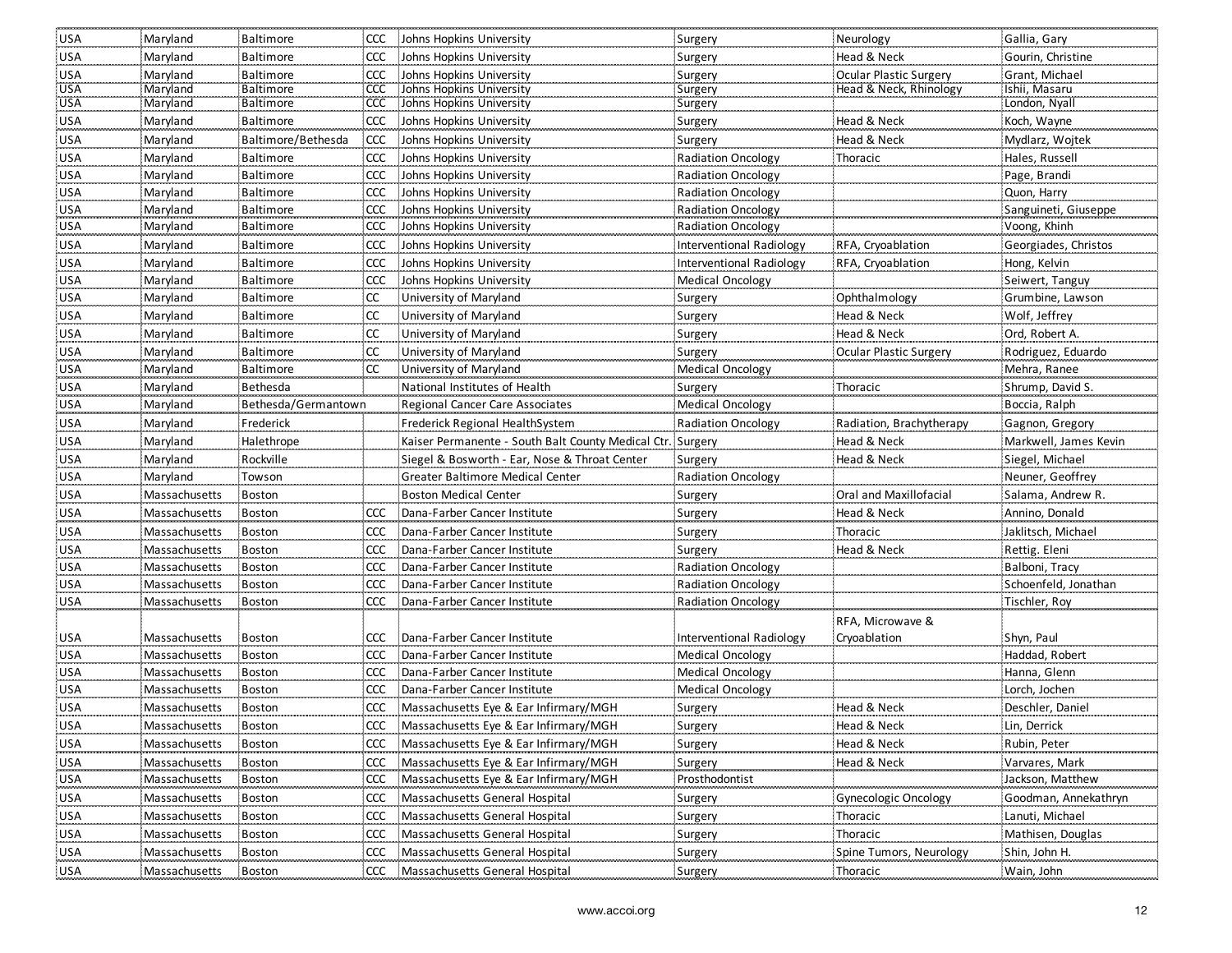| USA        | Massachusetts | Boston          |            | CCC Massachusetts General Hospital            | <b>Radiation Oncology</b>   | Proton Radiation            | Busse, Paul          |
|------------|---------------|-----------------|------------|-----------------------------------------------|-----------------------------|-----------------------------|----------------------|
| <b>USA</b> | Massachusetts | <b>Boston</b>   | CCC.       | Massachusetts General Hospital                | <b>Radiation Oncology</b>   | Proton Radiation            | Chan, Annie          |
| USA        | Massachusetts | Boston          | CCC.       | Massachusetts General Hospital                | <b>Radiation Oncology</b>   | Thoracic                    | Choi, Noah           |
| USA        | Massachusetts | Boston          | <b>CCC</b> | Massachusetts General Hospital                | Medical Oncology            |                             | Clark, John          |
| USA        | Massachusetts | Boston          | <b>CCC</b> | Massachusetts General Hospital                | Medical Oncology            |                             | Wirth, Lori          |
| <b>USA</b> | Massachusetts | Concord         |            | Emerson Hospital                              | <b>Medical Oncology</b>     |                             | Dubois, Jon          |
| <b>USA</b> | Michigan      | Ann Arbor       |            | CCC University of Michigan                    | Surgery                     | Head & Neck                 | Bradford, Carol      |
| <b>USA</b> | Michigan      | Ann Arbor       |            | CCC University of Michigan                    | Surgery                     | Head & Neck                 | Marentette, Lawrence |
| USA        | Michigan      | Ann Arbor       | CCC        | University of Michigan                        | Surgery                     | Head & Neck                 | Casper, Keith Andrew |
| USA        | Michigan      | Ann Arbor       | <b>CCC</b> | University of Michigan                        | Surgery                     | Head & Neck                 | Spector, Matthew     |
| USA        | Michigan      | Ann Arbor       | CCC        | University of Michigan                        | Surgery                     | Head & Neck                 | Wolf, Gregory        |
| <b>USA</b> | Michigan      | Ann Arbor       | <b>CCC</b> | University of Michigan                        | <b>Radiation Oncology</b>   |                             | Eisbruch, Avraham    |
| <b>USA</b> | Michigan      | Ann Arbor       | CCC        | University of Michigan                        | <b>Radiation Oncology</b>   |                             | Shah, Jennifer       |
| USA        | Michigan      | Ann Arbor       | <b>CCC</b> | University of Michigan                        | Medical Oncology            |                             | Swiecicki, Paul      |
| <b>USA</b> | Michigan      | Ann Arbor       | <b>CCC</b> | University of Michigan                        | Medical Oncology            |                             | Worden, Francis P.   |
| <b>USA</b> | Michigan      | Dearborn        |            | <b>Beaumont Hospital</b>                      | Interventional Radiology    |                             | Marciano, Paolo      |
| <b>USA</b> | Michigan      | Detroit         |            | Henry Ford Hospital                           | Surgery                     | Head & Neck, Reconstructive | Ghanem, Tamer A.     |
| <b>USA</b> | Michigan      | Detroit         |            | Henry Ford Hospital                           | Surgery                     | Head & Neck, Rhinology      | Shama, Liat          |
| <b>USA</b> | Michigan      | Detroit         |            | Henry Ford Hospital                           | <b>Medical Oncology</b>     |                             | Rybkin, Igor         |
| <b>USA</b> | Michigan      | Detroit         | CCC.       | Karmanos Cancer Institute                     | Surgery                     | Head & Neck                 | Yoo, George          |
| <b>USA</b> | Michigan      | Detroit         | <b>CCC</b> | Karmanos Cancer Institute                     | <b>Medical Oncology</b>     |                             | Ensley, John         |
| USA        | Michigan      | Detroit         | ccc        | Wayne State University                        | Surgery                     | Head & Neck                 | Jacobs, John         |
| <b>USA</b> | Michigan      | Flint           |            | McLaren Proton Therapy Center                 | Radiation Oncology          | Proton Radiation            | Gayar, Hesham        |
| <b>USA</b> | Michigan      | Kalamazoo       |            | Bronson Methodist Hospital                    | Surgery                     | <b>Breast</b>               | Kalinowski, Nancy    |
| USA        | Michigan      | Macomb          |            | McLaren Macomb Hospital                       | Surgery                     | Head & Neck, Reconstructive | Craig, Russell       |
| USA        | Michigan      | Mt. Clemens     |            | McLaren Macomb Hospital/Karmanos Cancer Inst. | <b>Radiation Oncologist</b> |                             | Frazier, Arthur      |
| <b>USA</b> | Michigan      | Troy            |            | <b>Beaumont Hospital</b>                      | Surgery                     | Oral and Maxillofacial      | Hildebrand, Joseph   |
| <b>USA</b> | Michigan      | West Bloomfield |            | Jonathon Wiens Practice                       | Prosthodontist              |                             | Wiens, Jonathon      |
| <b>USA</b> | Michigan      | Wyandotte       |            | Downriver Surgery Center                      | Surgery                     | Head & Neck                 | Morris, Ronald       |
| <b>USA</b> | Minnesota     | Edina           |            | Ear, Nose & Throat Clinic and Hearing         | Surgery                     | Head & Neck                 | Tedford, Michael     |
| USA        | Minnesota     | Minneapolis     |            | Children's Minnesota                          | Surgery                     | Head & Neck - Pediatric     | Meyer, Abby          |
| <b>USA</b> | Minnesota     | Minneapolis     | CCC.       | University of Minnesota                       | Surgery                     | Head & Neck                 | Ondrey, Frank        |
| USA        | Minnesota     | Minneapolis     | <b>CCC</b> | University of Minnesota                       | Medical Oncology            |                             | Dudek, Arkadiusz     |
| USA        | Minnesota     | Rochester       | <b>CCC</b> | Mayo Clinic                                   | Surgery                     | Thoracic                    | Allen, Mark          |
| <b>USA</b> | Minnesota     | Rochester       | <b>CCC</b> | Mayo Clinic                                   | Surgery                     | Head & Neck                 | Kasperbauer, Jan     |
| <b>USA</b> | Minnesota     | Rochester       | <b>CCC</b> | Mayo Clinic                                   | Surgery                     | Gynecologic Oncology        | Langstraat, Carrie   |
| USA        | Minnesota     | Rochester       | <b>CCC</b> | Mayo Clinic                                   | Surgery                     | Head & Neck                 | Moore, Eric          |
| USA        | Minnesota     | Rochester       | CCC        | Mayo Clinic                                   | Surgery                     | Head & Neck                 | Olsen, Kerry         |
| <b>USA</b> | Minnesota     | Rochester       |            | CCC Mayo Clinic                               | Surgery                     | Thoracic/Lung               | Shen, Robert         |
| USA        | Minnesota     | Rochester       |            | CCC Mayo Clinic                               | Surgery                     | Gynecologic Oncology        | Stanhope, C. Robert  |
| <b>USA</b> | Minnesota     | Rochester       |            | CCC Mayo Clinic                               | <b>Radiation Oncology</b>   |                             | Foote, Rob           |
| USA        | Minnesota     | Rochester       |            | CCC Mayo Clinic                               | <b>Radiation Oncology</b>   |                             | Garces, Yolanda      |
| <b>USA</b> | Minnesota     | Rochester       |            | CCC Mayo Clinic                               | <b>Radiation Oncology</b>   | Pediatric                   | Laack, Nadia         |
| USA        | Minnesota     | Rochester       | CCC        | Mayo Clinic                                   | Radiation Oncology          |                             | Ma, Daniel           |
| USA        | Minnesota     | Rochester       |            | CCC Mayo Clinic                               | Interventional Radiology    | RFA, Cryoablation           | Callstrom, Matthew   |
| <b>USA</b> | Minnesota     | Rochester       |            | CCC Mayo Clinic                               | Interventional Radiology    | RFA, Cryoablation           | Woodrum, David       |
| <b>USA</b> | Minnesota     | Rochester       |            | CCC Mayo Clinic                               | Medical Oncology            |                             | Creagan, Edward      |
| <b>USA</b> | Minnesota     | Rochester       |            | CCC Mayo Clinic                               | Medical Oncology            |                             | Marks, Randolph      |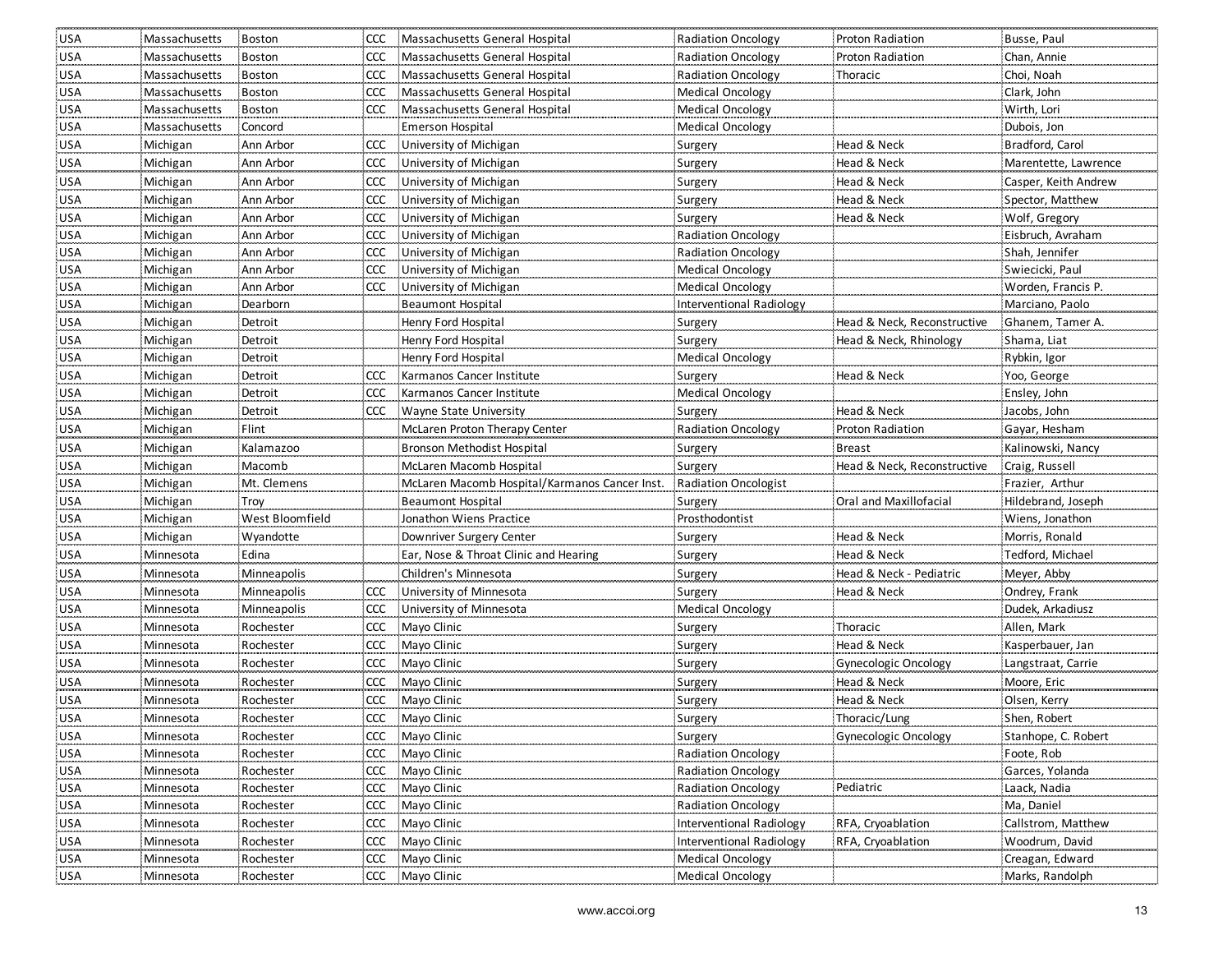| <b>USA</b>               | Minnesota            | Rochester                |            | CCC Mayo Clinic                                      | Medical Oncology          |                               | Molina, Julian                  |
|--------------------------|----------------------|--------------------------|------------|------------------------------------------------------|---------------------------|-------------------------------|---------------------------------|
| USA                      | Minnesota            | Rochester                | <b>CCC</b> | Mayo Clinic                                          | Medical Oncology          |                               | Okuno, Scott                    |
| <b>USA</b>               | Minnesota            | Rochester                | <b>CCC</b> | Mayo Clinic                                          | Medical Oncology          |                               | Price, Katherine                |
| <b>USA</b>               | Minnesota            | Rochester                |            | CCC Mayo Clinic                                      | Pulmonology               |                               | Edell, Eric                     |
| <b>USA</b>               | Missouri             | Cape Girardeau           |            | Southeast Cancer Center                              | <b>Medical Oncology</b>   |                               | Mosley, James C.                |
| <b>USA</b>               | Missouri             | Joplin                   |            | Freeman Ear, Nose, & Throat                          | Surgery                   | Head & Neck                   | McIntire, Larry (DO)            |
| <b>USA</b>               | Missouri             | Springfield              |            | Mercy Clinic Ear, Nose and Throat/Surgery Center     | Surgery                   | Head & Neck                   | Pinheiro, Daniel                |
| USA                      | Missouri             | St. Louis                | <b>CCC</b> | Barnes Jewish Hospital-Siteman Cancer                | Surgery                   | Thoracic/Lung                 | Kreisel, Daniel                 |
| USA                      | Missouri             | St. Louis                | CCC        | Barnes Jewish Hospital-Siteman Cancer                | <b>Medical Oncology</b>   |                               | Adkins, Douglas                 |
| <b>USA</b>               | Missouri             | St. Louis                | <b>CCC</b> | Barnes Jewish Hospital-Siteman Cancer                | Prosthodontist            |                               | Afshari, Azadeh                 |
| <b>USA</b>               | Missouri             | St. Louis                |            | Matthes Prosthodontics                               | Prosthodontist            |                               | Matthes, Thomas                 |
| USA                      | Mississippi          | Jackson                  |            | Nose and Sinus Clinic                                | Surgery                   | Head & Neck                   | Anand, Vinod                    |
| <b>USA</b>               | Montana              | Kalispell                |            | Kalispell Regional Medical Center                    | Interventional Radiology  | RFA, Cryoablation             | Pomerantz, Benjamin             |
| <b>USA</b>               | Montana              | Kalispell                |            | Kalispell Regional Medical Center                    | Radiation Oncology        |                               | Harris, Kendra                  |
| <b>USA</b>               | Montana              | Missoula                 |            | Rocky Mountain Eye/ENT Center                        | Surgery                   | Head & Neck                   | Haller, Jeffrey                 |
| <b>USA</b>               | Nebraska             | Lincoln                  |            | Southeast Nebraska Cancer Center                     | <b>Radiation Oncology</b> |                               | Chiu, Joseph Kam                |
| USA                      | Nebraska             | Omaha                    |            | Methodist Hospital Oncology Clinic                   | Surgery                   | Head & Neck                   | Lydiatt, William                |
| USA                      | Nevada               | Las Vegas                |            | Nevada Cancer Institute                              | <b>Medical Oncology</b>   |                               | Samlowski, Wolfram              |
| <b>USA</b>               | New Hampshire        | Exeter                   |            | Center for Cancer Care                               | Medical Oncology          |                               | Divenuti, Gina                  |
| <b>USA</b>               | New Hampshire        | Lebanon                  | <b>CCC</b> | Dartmouth Hitchcock Medical Center                   | Surgery                   | Head & Neck                   | Donegan, J. Oliver              |
| <b>USA</b>               | New Hampshire        | Lebanon                  | <b>CCC</b> | Dartmouth Hitchcock Medical Center                   | Surgery                   | Head & Neck                   | Paydarfar, Joseph               |
| <b>USA</b>               | New Hampshire        | Manchester               |            | <b>Elliot Hospital</b>                               | Radiation Oncology        |                               | Knab, Brian                     |
| <b>USA</b>               | New Jersey           | Englewood                |            | Englewood Hospital                                   | Medical Oncology          |                               | Forte, Francis                  |
| <b>USA</b>               | New Jersey           | Neptune                  |            | Coastal Ear, Nose and Throat                         | Surgery                   | Head & Neck                   | Newkirk, Kenneth                |
| <b>USA</b>               | New Jersey           | New Brunswick            |            | Laurie Proton Therapy Center                         | Radiation Oncology        | Proton Radiation              | Parikh, Rahu                    |
| <b>USA</b>               | New Jersey           | Newark                   |            | Hackensack University Medical Center                 | Surgery                   | Head & Neck, Reconstructive   | Park, Chan W                    |
| <b>USA</b>               | New Jersey           | Ridgewood                |            | Oral & Maxillofacial-Ridgewood                       | Prosthodontist            |                               | Tjon-Ajong, Siegfried           |
| <b>USA</b>               | New Jersey           | Somerset                 |            | Princeton Radiation Oncology - Proton Therapy        | Radiation Oncology        |                               | Hug, Eugen                      |
|                          |                      |                          |            | Princeton Radiation Oncology - Proton Therapy        | <b>Radiation Oncology</b> |                               |                                 |
| <b>USA</b>               | New Jersey           |                          |            |                                                      |                           |                               | Cahlon, Oren                    |
|                          | New Jersey           | Somerset<br>Somerset     |            | Princeton Radiation Oncology - Proton Therapy        | Radiation Oncology        |                               | Tsai, Henry                     |
| <b>USA</b>               | New York             |                          |            | The Face & Skin Center                               |                           | Head & Neck, Reconstructive   | Falk, Arthur                    |
| <b>USA</b><br><b>USA</b> | New York             | Albany<br><b>Buffalo</b> |            | Erie County Medical Center/VA Western New York       | Surgery<br>Surgery        | Head & Neck                   | Loree, Thomas                   |
| <b>USA</b>               | New York             | Buffalo                  |            | <b>Erie County Medical Center</b>                    | Surgery                   | Head & Neck                   | Rigual, Nestor                  |
| <b>USA</b>               | New York             | Lake Success             |            | Northwell Health/Monter Cancer Center                | <b>Medical Oncology</b>   | Head & Neck                   | Goncalves, Priscila             |
| <b>USA</b>               | New York             | New Hyde Park            |            | Long Island Jewish Medical Center                    | Surgery                   | Head & Neck                   | Frank, Douglas                  |
| <b>USA</b>               | New York             | New York                 |            | Beth Israel Medical Center                           | Surgery                   | <b>Oral and Maxillofacial</b> | Bushbinder, Daniel              |
| <b>USA</b>               | New York             | New York                 |            | Beth Israel Medical Center                           |                           | Oral and Maxillofacial        | Okay, Devin                     |
| <b>USA</b>               | New York             | <b>New York</b>          |            | <b>Beth Israel Medical Center</b>                    | Surgery<br>Surgery        | Head & Neck                   | Persky, Mark                    |
| <b>USA</b>               | New York             | New York                 |            | Beth Israel Medical Center                           | Surgery                   | Head & Neck, Reconstructive   | Urken, Mark                     |
| <b>USA</b>               | New York             | New York                 |            | Beth Israel Medical Center                           | <b>Radiation Oncology</b> |                               | Harrison, Louis                 |
|                          |                      |                          |            | Beth Israel Medical Center                           | Radiation Oncology        |                               |                                 |
| USA<br><b>USA</b>        | New York<br>New York | New York<br>New York     | ccc        | Columbia-Presbyterian                                |                           | Ophthalmology                 | Parikh, Rahul<br>Kazim, Michael |
| <b>USA</b>               | New York             | New York                 | <b>CCC</b> | Memorial Sloan-Kettering                             | Surgery                   | Head & Neck                   |                                 |
|                          |                      |                          | <b>CCC</b> |                                                      | Surgery                   |                               | Boyle, Jay                      |
| <b>USA</b>               | New York             | New York                 | <b>CCC</b> | Memorial Sloan-Kettering                             | Surgery                   | Head & Neck                   | Cohen, Marc A.                  |
| <b>USA</b><br><b>USA</b> | New York<br>New York | New York<br>New York     | <b>CCC</b> | Memorial Sloan-Kettering<br>Memorial Sloan-Kettering | Surgery                   | Reconstruction/Plastic        | Dayan, Joseph                   |
|                          |                      |                          | <b>CCC</b> | Memorial Sloan-Kettering                             | Surgery                   | Thoracic                      | Ganly, Ian                      |
| <b>USA</b><br><b>USA</b> | New York<br>New York | New York<br>New York     | <b>CCC</b> | Memorial Sloan-Kettering                             | Surgery<br>Surgery        | Ophthalmology                 | Jones, David R<br>Marr, Brian   |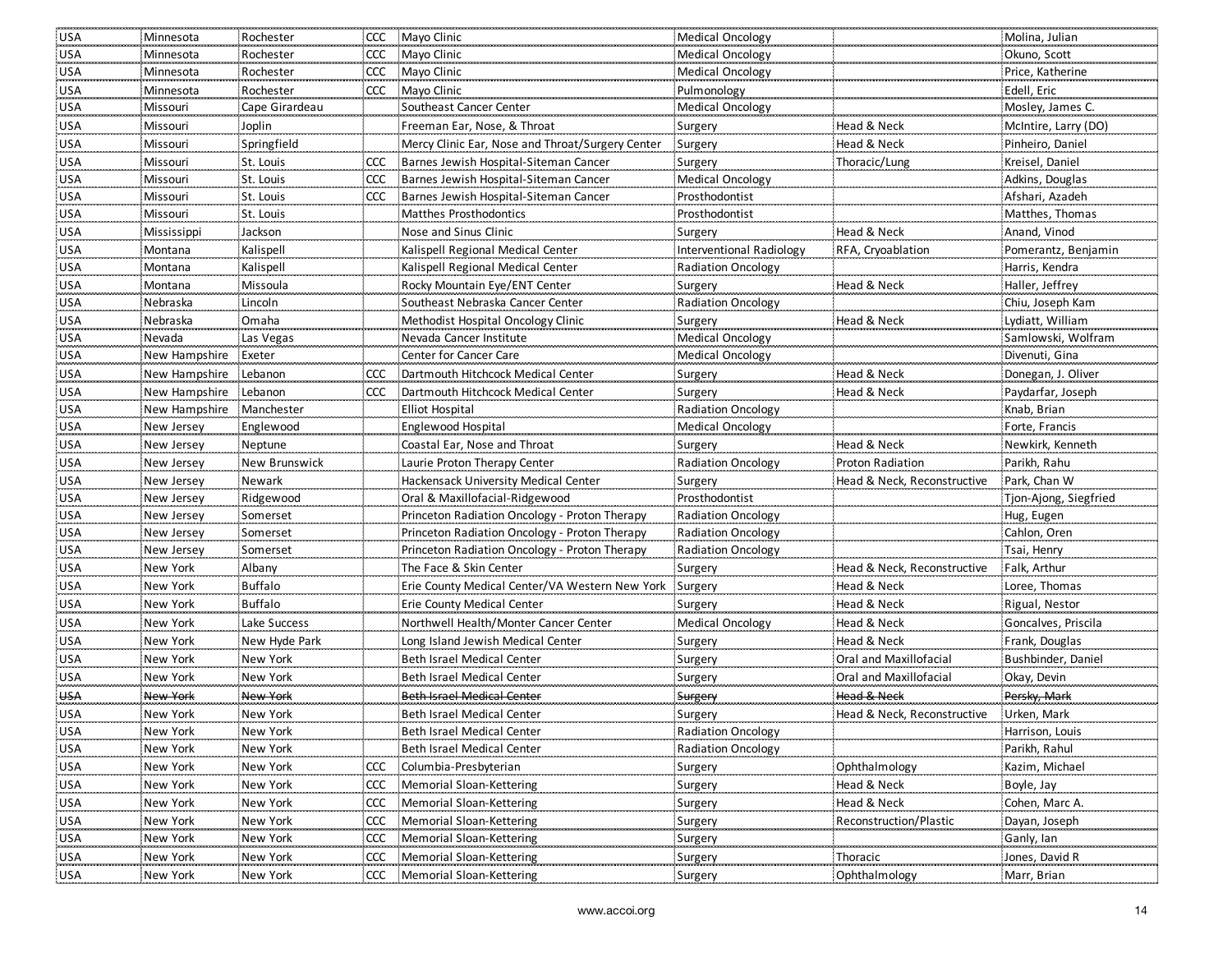| <b>USA</b> | New York       | New York    |               | CCC Memorial Sloan-Kettering           | Surgery                   | Head & Neck             | Patel, Snehal G.          |
|------------|----------------|-------------|---------------|----------------------------------------|---------------------------|-------------------------|---------------------------|
| <b>USA</b> | New York       | New York    | CCC           | Memorial Sloan-Kettering               | Surgery                   | Thoracic                | Rusch, Valerie            |
| <b>USA</b> | New York       | New York    | ccc           | Memorial Sloan-Kettering               | Surgery                   |                         | Shah, Jatin               |
| <b>USA</b> | New York       | New York    | CCC           | Memorial Sloan-Kettering               | Surgery                   | <b>Breast</b>           | Sacchini, Virgilio        |
| <b>USA</b> | New York       | New York    | CCC           | Memorial Sloan-Kettering               | Surgery                   | Ophthalmology           | Yin, Vivian               |
| <b>USA</b> | New York       | New York    | <b>CCC</b>    | Memorial Sloan-Kettering               | <b>Radiation Oncology</b> |                         | McBride, Sean             |
| <b>USA</b> | New York       | New York    | <b>CCC</b>    | Memorial Sloan-Kettering               | Radiation Oncology        |                         | Lee, Nancy                |
| <b>USA</b> | New York       | New York    | <b>CCC</b>    | Memorial Sloan-Kettering               | <b>Radiation Oncology</b> | <b>Proton Radiation</b> | Cahlon, Oren              |
| <b>USA</b> | New York       | New York    | <b>CCC</b>    | Memorial Sloan-Kettering               | <b>Radiation Oncology</b> |                         | Gelblum Daphna Y          |
| <b>USA</b> | New York       | New York    | <b>CCC</b>    | Memorial Sloan-Kettering               | <b>Radiation Oncology</b> | Thoracic/Lung           | Rimner, Andreas           |
| <b>USA</b> | New York       | New York    | <b>CCC</b>    | Memorial Sloan-Kettering               | <b>Radiation Oncology</b> | Pediatric               | Wolden, Suzanne           |
| USA        | New York       | New York    | <b>CCC</b>    | Memorial Sloan-Kettering               | Interventional Radiology  | Ablation, Brachytherapy | Camacho, Juan             |
| <b>USA</b> | New York       | New York    | <b>CCC</b>    | Memorial Sloan-Kettering               | Interventional Radiology  | RFA, Cryoablation       | Solomon, Stephen          |
| <b>USA</b> | New York       | New York    | <b>CCC</b>    | Memorial Sloan-Kettering               | <b>Medical Oncology</b>   |                         | Ho, Alan                  |
| <b>USA</b> | New York       | New York    | <b>CCC</b>    | Memorial Sloan-Kettering               | Medical Oncology          |                         | Pfister, David            |
| <b>USA</b> | New York       | New York    | <b>CCC</b>    | Memorial Sloan-Kettering               | Medical Oncology          | Pediatric               | Slotkin, Emily            |
| <b>USA</b> | New York       | New York    | <b>CCC</b>    | Memorial Sloan-Kettering               | Pulmonology               |                         | Santamauro, Jean          |
| <b>USA</b> | New York       | New York    |               | CCC Memorial Sloan-Kettering           | Prosthodontist            |                         | Huryn, Joseph             |
| <b>USA</b> | New York       | New York    |               | Mount Sinai Hospital                   | Surgery                   | Head & Neck             | Genden, Eric              |
| <b>USA</b> | New York       | New York    |               | Mount Sinai Hospital                   | Surgery                   |                         | Illoreta, Alfred          |
| USA        | New York       | New York    |               | Mount Sinai Hospital                   | Surgery                   | Head & Neck             | Woo, Peak                 |
| <b>USA</b> | New York       | New York    |               | Mount Sinai Hospital                   | <b>Radiation Oncology</b> | Proton Radiation        | Bakst, Richard            |
| <b>USA</b> | New York       | New York    |               | Mount Sinai Hospital                   | Radiation Oncology        |                         | Gupta, Vishal             |
| <b>USA</b> | New York       | New York    |               | Mount Sinai Hospital                   | Interventional Radiology  |                         | Fischman, Aaron           |
| <b>USA</b> | New York       | New York    |               | NYU Langone Medical Center             | Surgery                   | Thoracic                | Cerfolio, Robert          |
| <b>USA</b> | New York       | New York    | <b>CC</b>     | NYU Langone Medical Center             | Surgery                   | Reconstruction/Plastic  | Jacobson, Adam            |
| <b>USA</b> | New York       | New York    | <b>CC</b>     | NYU Langone Medical Center             | Surgery                   | Head & Neck             | Persky, Mark              |
| <b>USA</b> | New York       | New York    | <sub>cc</sub> | NYU Langone Medical Center             | Surgery                   | Head & Neck             | Persky, Michael           |
| <b>USA</b> | New York       | New York    | <b>CC</b>     | NYU Langone Medical Center             | Surgery                   | Reconstruction/Plastic  | Rodriquez, Eduardo        |
| <b>USA</b> | New York       | New York    | <sub>cc</sub> | NYU Langone Medical Center             | Surgery                   | Oral and Maxillofacial  | Schmidt, Brian Lee        |
| <b>USA</b> | New York       | New York    | <b>CC</b>     | NYU Langone Medical Center             | Radiation Oncologist      |                         | Hu, Kenneth               |
| <b>USA</b> | New York       | Oyster Bay  |               | Digital facial Prosthetics             | Prosthodontist            |                         | VeyVoda, Denise           |
| USA        | New York       | Rochester   |               | University of Rochester Medical Center | Surgery                   | Head & Neck             | Coniglio, John U          |
| USA        | New York       | Rochester   |               | University of Rochester Medical Center | Surgery                   | Head & Neck             | Fontanarosa, Joel         |
| USA        | New York       | Rochester   |               | University of Rochester Medical Center | Surgery                   | Head & Neck             | Miller, Matthew C         |
| <b>USA</b> | New York       | Rochester   |               | University of Rochester Medical Center | <b>Radiation Oncology</b> |                         | Milano, Michael           |
| <b>USA</b> | New York       | Rochester   |               | University of Rochester Medical Center | <b>Radiation Oncology</b> |                         | Singh, Deepinder Pal      |
| <b>USA</b> | New York       | Rochester   |               | University of Rochester Medical Center | <b>Radiation Oncology</b> |                         | Zhang, Hong               |
| <b>USA</b> | New York       | Rochester   |               | University of Rochester Medical Center | Interventional Radiology  | RFA, Cryoablation       | Saad, Nael                |
| <b>USA</b> | New York       | Syracuse    |               | SUNY Upstate Medical University        | Surgery                   | Head & Neck             | Kohman, Leslie            |
| <b>USA</b> | New York       | Syracuse    |               | <b>SUNY Upstate Medical University</b> | Surgery                   | Head & Neck             | Ryan, Jesse               |
| <b>USA</b> | New York       | Syracuse    |               | <b>SUNY Upstate Medical University</b> | Radiation Oncology        |                         | Chung, Chung T.           |
| <b>USA</b> | New York       | Syracuse    |               | <b>SUNY Upstate Medical University</b> | <b>Medical Oncology</b>   |                         | Faber-Langendoen, Kathy   |
| <b>USA</b> | North Carolina | Cary        |               | North Carolina Ear, Nose and Throat    | Surgery                   | Head & Neck             | Gupta, Pankaj             |
| USA        | North Carolina | Chapel Hill | <b>CCC</b>    | University of North Carolina           | Surgery                   | Head & Neck             | Shores, Carol             |
| <b>USA</b> | North Carolina | Chapel Hill | ccc           | University of North Carolina           | Surgery                   | Head & Neck             | Weissler, Mark            |
| <b>USA</b> | North Carolina | Chapel Hill | <b>CCC</b>    | University of North Carolina           | Surgery                   | Head & Neck             | Yarbrough, Wendell "Dell" |
| <b>USA</b> | North Carolina | Chapel Hill |               | CCC University of North Carolina       | Surgery                   | Head & Neck             | Zanation, Adam            |
|            |                |             |               |                                        |                           |                         |                           |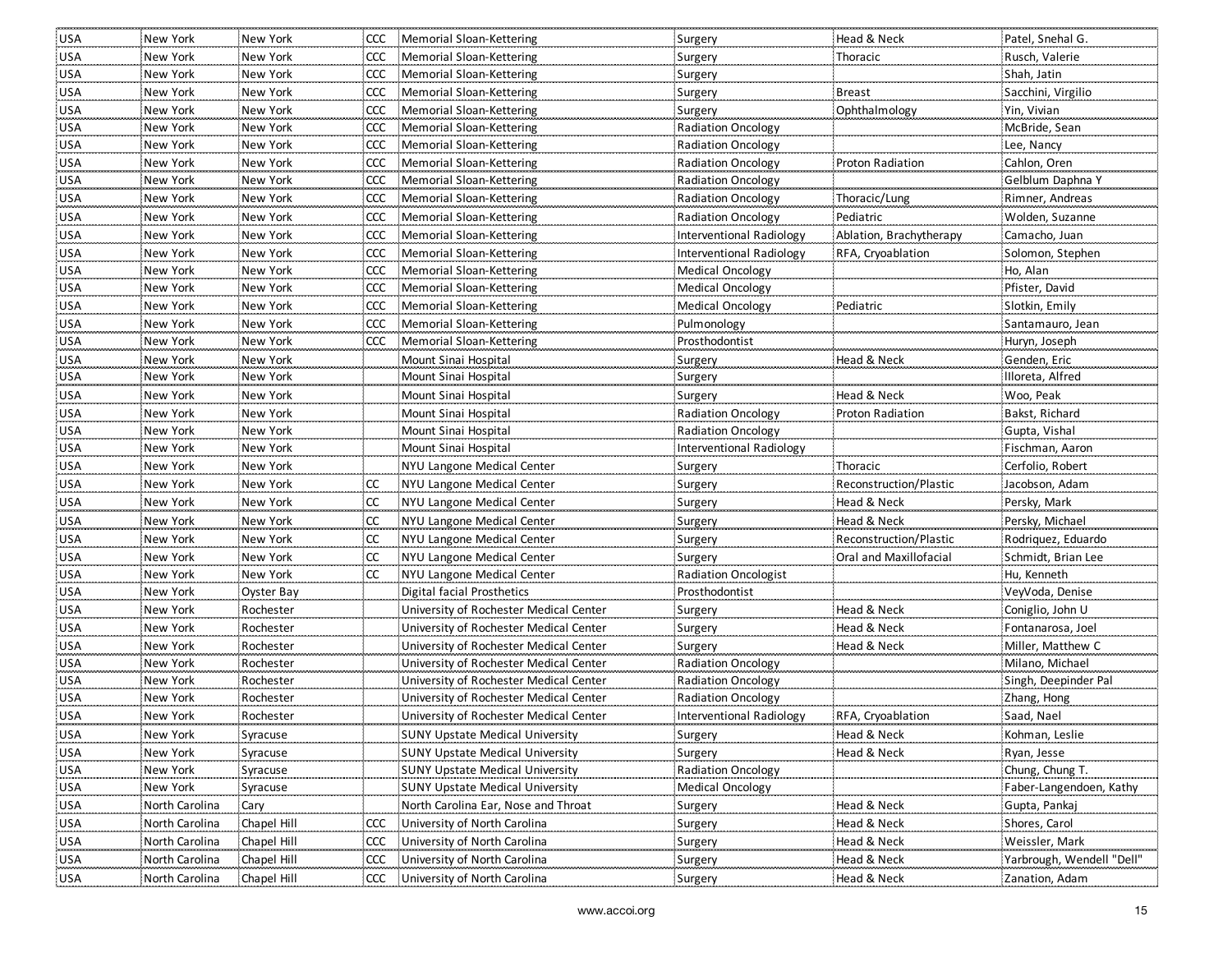|                                                                                                           | Rosenman, Julian                           |
|-----------------------------------------------------------------------------------------------------------|--------------------------------------------|
| USA<br>North Carolina<br>Chapel Hill<br>ccc<br>University of North Carolina<br>Radiation Oncology         |                                            |
| Chapel Hill<br><b>USA</b><br>CCC<br>University of North Carolina<br>North Carolina<br>Medical Oncology    | Sheth, Sid                                 |
| Chapel Hill<br>CCC University of North Carolina<br><b>USA</b><br>North Carolina<br>Medical Oncology       | Weiss, Jared                               |
| Charlotte<br><b>USA</b><br>North Carolina<br>Charlotte Ear, Eye and Nose Associates<br>Surgery            | Head & Neck<br>Villaret, Doug              |
| <b>USA</b><br>North Carolina<br>Durham<br>CCC<br>Duke University<br>Surgery                               | Head & Neck<br>Becker, Adam                |
| CCC<br>Duke University<br><b>USA</b><br>North Carolina<br>Durham<br>Surgery                               | Head & Neck<br>Esclamado, Ramon            |
| <b>USA</b><br>Durham<br>CCC<br>Duke University<br><b>Radiation Oncology</b><br>North Carolina             | Brizel, David                              |
| Duke University<br><b>USA</b><br>North Carolina<br>Durham<br>CCC<br>Medical Oncology                      | Ready, Neal                                |
| <b>USA</b><br>North Carolina<br>Winston-Salem<br>CCC.<br>Wake Forest University<br>Surgery                | Head & Neck<br>Browne, J. Dale             |
| Wake Forest University<br><b>USA</b><br>North Carolina<br>Winston-Salem<br>ccc<br>Surgery<br>Neurology    | Tatter, Stephen B.                         |
| USA<br>North Carolina<br>Winston-Salem<br><b>CCC</b><br>Wake Forest Univeristy<br>Radiation Oncology      | Chan, Michael D.                           |
| <b>CCC</b><br><b>USA</b><br>North Carolina<br>Winston-Salem<br>Wake Forest Univeristy<br>Radiology        | Clark, Hollins<br>Thermal Ablation         |
| Medical Oncology<br><b>USA</b><br>North Carolina<br>Winston-Salem<br>CCC Wake Forest University           | Thomas, Christopher                        |
| <b>USA</b><br>Ohio<br>Beachwood<br>Esposito, Ostrowski & Whitmyer<br>Prosthodontist                       | Esposito, Salvatore                        |
| <b>USA</b><br>Ohio<br>Cleveland<br><b>CCC</b><br>Cleveland Clinic<br>Surgery                              | DeBernardo, Robert<br>Gynecologic Oncology |
| <b>USA</b><br>Ohio<br>Cleveland<br><b>CCC</b><br>Cleveland Clinic<br>Surgery                              | Head & Neck<br>Larmarre, Eric              |
| USA<br>Ohio<br>Cleveland<br><b>CCC</b><br>Cleveland Clinic<br>Surgery                                     | Lorenz, Robert<br>Head & Neck              |
| USA<br>Ohio<br>Cleveland<br>ccc<br>Cleveland Clinic<br><b>Radiation Oncologist</b>                        | Koyfman, Shlomo                            |
| Cleveland Clinic<br>Medical Oncology<br><b>USA</b><br>Ohio<br>Cleveland<br><b>CCC</b>                     | Adelstein, David                           |
| <b>USA</b><br>Ohio<br>Cleveland<br>CCC University Hospitals<br>Surgery                                    | Head & Neck<br>Lavertu, Pierre             |
| Ohio<br><b>USA</b><br>Cleveland<br>CCC<br>University Hospitals<br>Surgery                                 | Head & Neck<br>Rezaee, Rod                 |
| USA<br>Ohio<br>CCC<br>Cleveland Clinic<br>Cleveland<br>Surgery                                            | DeBernardo, Robert<br>Gynecologic Oncology |
| Ohio<br><b>USA</b><br>Cleveland<br>CCC<br>Cleveland Clinic<br>Surgery                                     | Head & Neck<br>Teknos, Ted                 |
| <b>USA</b><br>Ohio<br>Cleveland<br>CCC<br>University Hospitals<br>Surgery                                 | Head & Neck<br>Zender, Chad                |
| <b>USA</b><br>Ohio<br>Cleveland<br><b>CCC</b><br><b>University Hospitals</b><br><b>Radiation Oncology</b> | Yao, Min                                   |
| Columbus<br>The James - Ohio State University<br><b>USA</b><br>Ohio<br>CCC<br>Surgery                     | Head & Neck<br>Agrawal, Amit               |
| Columbus<br>CCC The James - Ohio State University<br><b>USA</b><br>Ohio<br>Surgery                        | Head & Neck<br>Dodson, Edward              |
| Ohio<br>Columbus<br>The James - Ohio State University<br><b>USA</b><br><b>CCC</b><br>Surgery              | Head & Neck<br>Carrau, Ricardo             |
| Ohio<br>Columbus<br><b>CCC</b><br>The James - Ohio State University<br><b>USA</b><br>Surgery              | Head & Neck<br>Kang, Stephen               |
| <b>USA</b><br>Ohio<br>Columbus<br><b>CCC</b><br>The James - Ohio State University<br>Surgery              | Reconstruction/Plastic<br>Kim, Leslie R.   |
| <b>USA</b><br>Ohio<br><b>CCC</b><br>The James - Ohio State University<br>Columbus<br>Surgery              | Head & Neck<br>Old, Matthew                |
| Ohio<br>The James - Ohio State University<br>USA<br>Columbus<br>CCC<br>Neurology<br>Surgery               | Prevedello, Daniel                         |
| Ohio<br>USA<br>Columbus<br>CCC<br>The James - Ohio State University<br>Surgery                            | Head & Neck<br>Rocco, James                |
| Ohio<br>The James - Ohio State University<br><b>USA</b><br>Columbus<br><b>CCC</b><br>Surgery              | Reconstruction/Plastic<br>Skoracki, Roman  |
| Ohio<br>The James - Ohio State University<br><b>USA</b><br>Columbus<br>CCC<br>Surgery                     | Reconstruction/Plastic<br>Smith, Stephen   |
| <b>USA</b><br>Ohio<br>Columbus<br><b>CCC</b><br>The James - Ohio State University<br>Surgery              | Head & Neck<br>Welling, Bradley            |
| <b>USA</b><br>Ohio<br>Columbus<br>CCC<br>The James - Ohio State University<br><b>Radiation Oncology</b>   | Bhatt, Aashish                             |
| <b>USA</b><br>Ohio<br>Columbus<br>CCC<br>The James - Ohio State University<br><b>Radiation Oncology</b>   | Grecula, John                              |
| USA<br>Ohio<br>CCC The James - Ohio State University<br><b>Radiation Oncology</b><br>Columbus             | Kirsch, Claudia                            |
| <b>USA</b><br>Ohio<br>Columbus<br>CCC The James - Ohio State University<br>Medical Oncology               | Bonomi, Marcelo                            |
| <b>USA</b><br>Ohio<br>Zanesville<br>Genesis Healthcare System<br>Obstetrics and Gynecology                | Lepi, John                                 |
| <b>USA</b><br>Oklahoma<br>Oklahoma City<br>University of Oklahoma<br>Surgery                              | Head & Neck<br>Krempl, Greg                |
| USA<br>Oklahoma<br>Oklahoma City<br>University of Oklahoma<br>Surgery                                     | Head & Neck<br>Medina, Jesus               |
| University of Oklahoma<br>USA<br>Oklahoma<br>Oklahoma City<br>Neurology<br>Surgery                        | Sughrue, Michael                           |
| <b>USA</b><br>Oklahoma<br>Oklahoma City<br>St. Anthony Hospital<br>Surgery                                | Head & Neck<br>Berryhill, Wayne            |
| <b>USA</b><br>Oklahoma<br>Tulsa<br>Medical Oncology<br>Oklahoma Cancer Specialists and Cancer Institute   | Buck, Steven                               |
| Tulsa<br><b>USA</b><br>Oklahoma<br>Tulsa Cancer Institute<br><b>Radiation Oncology</b>                    | Nguyen, Connie                             |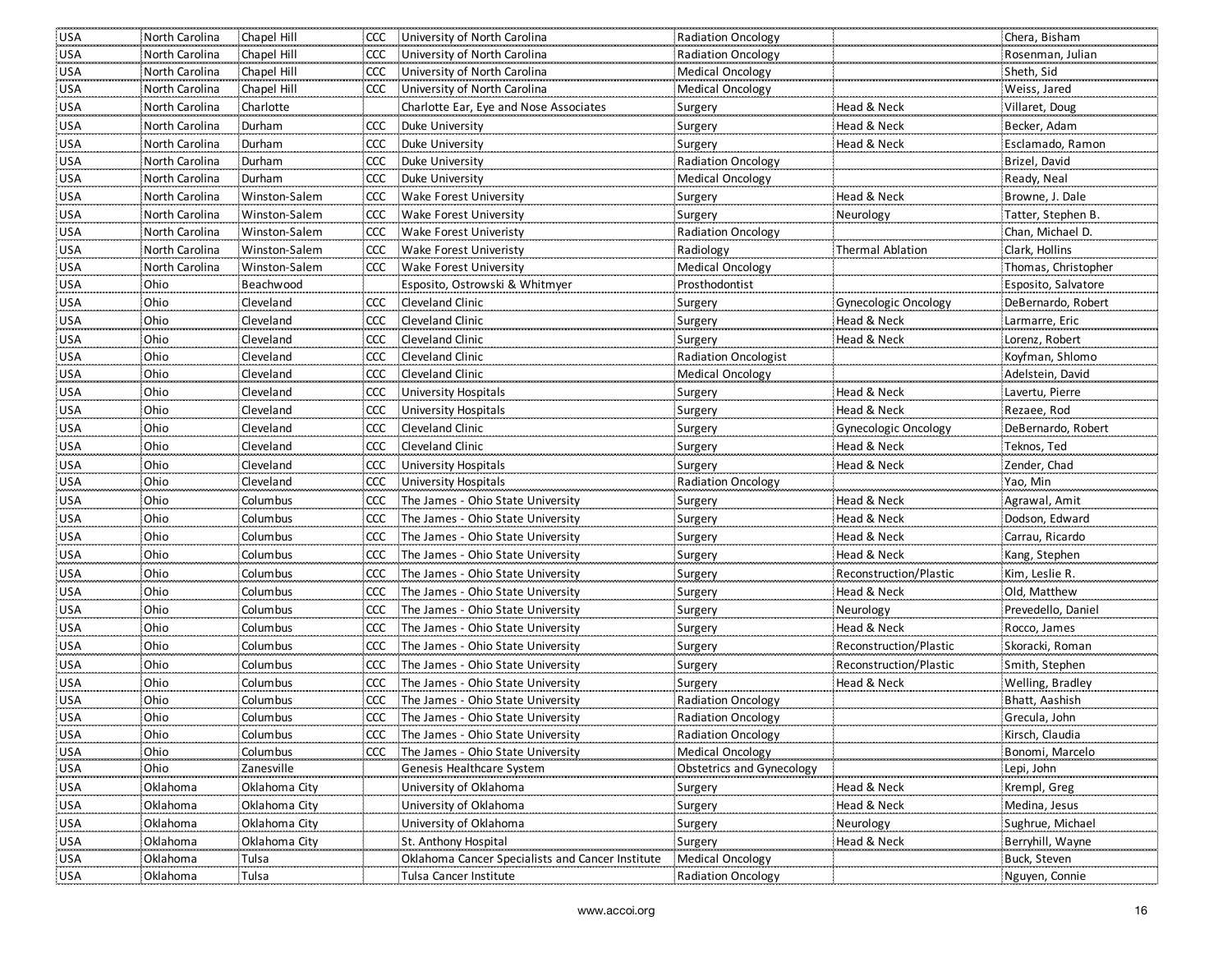| <b>USA</b> | Oregon       | Clackamas    |            | Kaiser Permanente                                     | Surgery                   | Head & Neck            | Hammon, Rebecca          |
|------------|--------------|--------------|------------|-------------------------------------------------------|---------------------------|------------------------|--------------------------|
| <b>USA</b> | Oregon       | Corvallis    |            | Samaritan Health Services                             | <b>Radiation Oncology</b> |                        | Austin-Seymour, Mary     |
| <b>USA</b> | Oregon       | Medford      |            | Asante Rogue Regional Medical Ctr                     | <b>Radiation Oncology</b> |                        | Sandefur, Jere           |
| <b>USA</b> | Oregon       | Portland     | <b>CC</b>  | Oregon Health & Science University                    | Surgery                   | Head & Neck            | Andersen, Peter          |
| <b>USA</b> | Oregon       | Portland     | <b>CC</b>  | Oregon Health & Science University                    | Surgery                   | Head & Neck            | Cohen, James             |
| <b>USA</b> | Oregon       | Portland     | <b>CC</b>  | Oregon Health & Science University                    | Surgery                   | Reconstruction/Plastic | Petrisor, Daniel         |
| <b>USA</b> | Oregon       | Portland     | <b>CC</b>  | Oregon Health & Science University                    | Surgery                   |                        | Schindler, Joshua        |
| <b>USA</b> | Oregon       | Portland     | <b>CC</b>  | Oregon Health & Science University                    | Surgery                   | Reconstruction/Plastic | Wax, Mark                |
| <b>USA</b> | Oregon       | Portland     | <b>CC</b>  | Oregon Health & Science University                    | <b>Radiation Oncology</b> |                        | Holland, John            |
| <b>USA</b> | Oregon       | Portland     | <b>CC</b>  | Oregon Health & Science University                    | Radiation Oncology        |                        | Fuss, Martin             |
| <b>USA</b> | Oregon       | Portland     |            | Providence Portland Medical Center                    | Surgery                   | Thoracic               | Handy, John              |
| <b>USA</b> | Oregon       | Portland     |            | Oregon Clinic                                         | Pulmonology               |                        | Skokan, Mike             |
| <b>USA</b> | Oregon       | Roseburg     |            | <b>Mercy Medical Center</b>                           | Surgery                   | Head & Neck            | Schreiner, Carl          |
| <b>USA</b> | Pennsylvania | Hershey      |            | Penn State - Hershey Medical Center                   | Surgery                   | Thoracic (VATS)        | Reed, Michael F.         |
| <b>USA</b> | Pennsylvania | Hershey      |            | Penn State - Hershey Medical Center                   | Surgery                   | Head & Neck            | Goldenberg, David        |
| <b>USA</b> | Pennsylvania | Hershey      |            | Penn State - Hershey Medical Center                   | Surgery                   | Head & Neck            | Goyal, Neerav            |
| <b>USA</b> | Pennsylvania | Hershey      |            | Penn State - Hershey Medical Center                   | <b>Radiation Oncology</b> |                        | Wagner, Henry            |
| <b>USA</b> | Pennsylvania | Philadelphia |            | Children's Hospital of Philadelphia                   | Surgery                   | Head & Neck            | Kazahaya, Ken            |
| <b>USA</b> | Pennsylvania | Philadelphia |            | Children's Hospital of Philadelphia                   | <b>Medical Oncology</b>   | Pediatric              | Womer, Richard           |
| <b>USA</b> | Pennsylvania | Philadelphia |            | Cancer Treatment Centers of America                   | Radiation Oncologist      |                        | Lavagnini, Pablo         |
| <b>USA</b> | Pennsylvania | Philadelphia |            | Cancer Treatment Centers of America                   | <b>Medical Oncology</b>   |                        | Rudolph, Willis          |
| USA        | Pennsylvania | Philadelphia | CCC.       | Fox Chase Cancer Center                               | Surgery                   | Head & Neck            | Lango, Miriam            |
| USA        | Pennsylvania | Philadelphia | <b>CCC</b> | Fox Chase Cancer Center                               | Surgery                   | Head & Neck            | Liu, Jeffrey Chang-Jen   |
| USA        | Pennsylvania | Philadelphia | CCC.       | Fox Chase Cancer Center                               | Surgery                   | Head & Neck            | Ridge, John              |
|            | Pennsylvania | Philadelphia | CCC        | University of Pennsylvania                            | Surgery                   | Head & Neck            | Cannady, Steven          |
| <b>USA</b> | Pennsylvania | Philadelphia | <b>CCC</b> | University of Pennsylvania                            | Surgery                   |                        | Chalian, Ara             |
| <b>USA</b> | Pennsylvania | Philadelphia | <b>CCC</b> | University of Pennsylvania                            | Surgery                   | Thoracic               | Cooper, Joel             |
| <b>USA</b> | Pennsylvania | Philadelphia | CCC        | University of Pennsylvania                            | Surgery                   | Head & Neck            | Kennedy, David W.        |
| <b>USA</b> | Pennsylvania | Philadelphia | <b>CCC</b> | University of Pennsylvania                            | Surgery                   | Head & Neck            | Newman, Jason            |
| <b>USA</b> | Pennsylvania | Philadelphia | <b>CCC</b> | University of Pennsylvania                            | Surgery                   | Head & Neck            | O'Malley, Bert           |
| <b>USA</b> | Pennsylvania | Philadelphia | <b>CCC</b> | University of Pennsylvania                            | Surgery                   | Head & Neck            | Ruckenstein, Michael     |
| <b>USA</b> | Pennsylvania | Philadelphia | <b>CCC</b> | University of Pennsylvania                            | Surgery                   | Head & Neck            | Weinstein, Gregory       |
| <b>USA</b> | Pennsylvania | Philadelphia |            | CCC University of Pennsylvania                        | Radiation Oncology        |                        | Ahn, Peter               |
| <b>USA</b> | Pennsylvania | Philadelphia |            | CCC University of Pennsylvania                        | <b>Radiation Oncology</b> |                        | Alonso-Basanta, Michelle |
| USA        | Pennsylvania | Philadelphia |            | CCC University of Pennsylvania                        | <b>Radiation Oncology</b> |                        | Lally, Brian             |
| <b>USA</b> | Pennsylvania | Philadelphia |            | CCC University of Pennsylvania                        | <b>Radiation Oncology</b> |                        | Lin, Alexander           |
| <b>USA</b> | Pennsylvania | Philadelphia | CCC.       | University of Pennsylvania                            | <b>Radiation Oncology</b> | Proton & brachytherapy | Lukens, John Nicholas    |
| USA        | Pennsylvania | Philadelphia | <b>CCC</b> | University of Pennsylvania                            | Medical Oncology          |                        | Bauml, Joshua            |
| <b>USA</b> | Pennsylvania | Philadelphia | <b>CCC</b> | University of Pennsylvania                            | <b>Medical Oncology</b>   |                        | Cohen, Justine           |
| USA        | Pennsylvania |              |            | Philadelphia/Langhorne CCC University of Pennsylvania | Medical Oncology          |                        | McLaughlin, Carlin       |
| <b>USA</b> | Pennsylvania | Philadelphia | <b>CCC</b> | University of Pennsylvania - Dental Medicine          | Prosthodontist            |                        | Chang, Myung Brian       |
| <b>USA</b> | Pennsylvania | Philadelphia | <b>CC</b>  | Thomas Jefferson University Hospital                  | Surgery                   | Head & Neck            | Luginbuhl, Adam          |
| USA        | Pennsylvania | Philadelphia | <b>CC</b>  | Thomas Jefferson University Hospital                  | <b>Medical Oncology</b>   |                        | Axelrod, Rita            |
| <b>USA</b> | Pennsylvania | Philadelphia | CC         | Thomas Jefferson University Hospital                  | <b>Medical Oncology</b>   |                        | Johnson, Jennifer        |
| <b>USA</b> | Pennsylvania | Philadelphia |            | Wills Eye Hospital                                    | Surgery                   | Ophthalmology          | Bilyk, Jurij             |
| USA        | Pennsylvania | Philadelphia |            | Wills Eye Hospital                                    | Ocular Oncology           | Ophthalmology          | Lally, Sara              |
| <b>USA</b> | Pennsylvania | Pittsburgh   |            | Allegheny Cancer Center                               | Medical Oncology          |                        | Long, Gregory            |
| <b>USA</b> | Pennsylvania | Pittsburgh   |            | CCC University of Pittsburgh Medical Center           | Surgery                   | Head & Neck            | McCall, Andrew Alexander |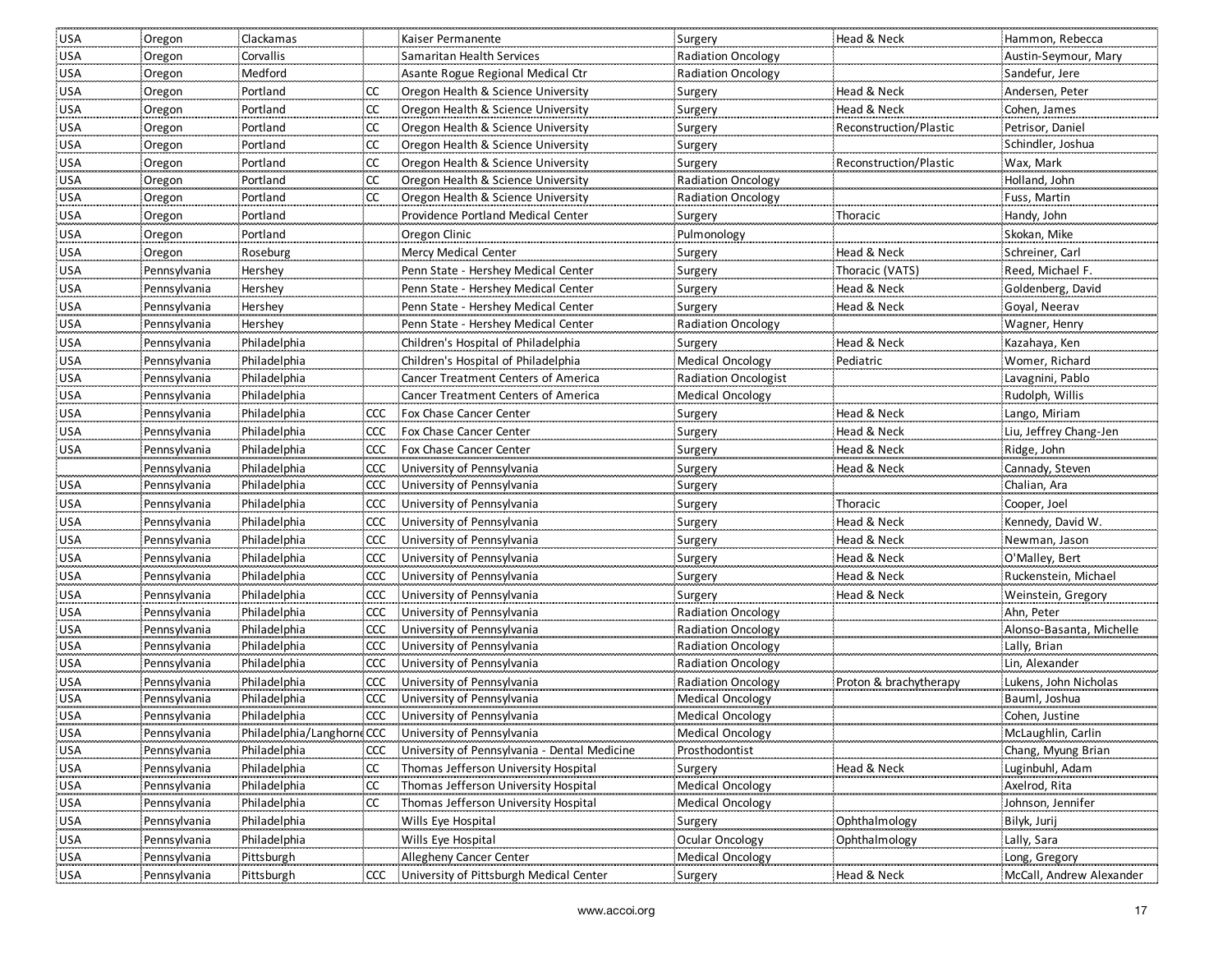| <b>USA</b>                 | Pennsylvania   | Pittsburgh         |               | CCC University of Pittsburgh Medical Center                         | Surgery                   | Head & Neck                  | Duvvuri, Umamaheswar |
|----------------------------|----------------|--------------------|---------------|---------------------------------------------------------------------|---------------------------|------------------------------|----------------------|
| <b>USA</b>                 | Pennsylvania   | Pittsburgh         |               | CCC University of Pittsburgh Medical Center                         | Surgery                   | Head & Neck                  | Ferris, Robert       |
| <b>USA</b>                 | Pennsylvania   | Pittsburgh         |               | CCC University of Pittsburgh Medical Center                         | Surgery                   | Head & Neck                  | Johnson, Jonas       |
| <b>USA</b>                 | Pennsylvania   | Pittsburgh         | <b>CCC</b>    | University of Pittsburgh Medical Center                             | Surgery                   | Head & Neck                  | Malone, James        |
| <b>USA</b>                 | Pennsylvania   | Pittsburgh         |               | CCC University of Pittsburgh Medical Center                         | Surgery                   | Head & Neck                  | Snyderman, Carl      |
| <b>USA</b>                 | Pennsylvania   | Pittsburgh         |               | UPMC Cancer Center                                                  | Medical Oncology          |                              | Ohr, James           |
| <b>USA</b>                 | South Carolina | Charleston         | <b>CC</b>     | Medical University of South Carolina                                | Surgery                   | Head & Neck                  | Day, Terry           |
| <b>USA</b>                 | South Carolina | Charleston         | <b>CC</b>     | Medical University of South Carolina                                | Prosthodontist            |                              | Tucker, J. Rhet      |
| <b>USA</b>                 | South Carolina | Greenville         |               | Greenville Health System                                            | <b>Medical Oncology</b>   |                              | Stephenson, Joe      |
| <b>USA</b>                 | South Dakota   | Sioux Falls        |               | Sanford Health                                                      | Surgery                   | Head & Neck                  | Spanos, Chad W.      |
| USA                        | South Dakota   | Sioux Falls        |               | Sanford Health                                                      | <b>Medical Oncology</b>   |                              | Powell, Steven       |
| <b>USA</b>                 | Tennessee      | Chattanooga/Hixson |               | Parkridge Medical Center                                            | Surgery                   | Head & Neck                  | Hunt, Peter M        |
| <b>USA</b>                 | Tennessee      | Chattanooga        |               | Parkridge Medical Center                                            | <b>Radiation Oncology</b> |                              | Golder, Stephen      |
| <b>USA</b>                 | Tennessee      | Chattanooga        |               | Parkridge Medical Center                                            | Medical Oncology          |                              | Doshi, Vaishali      |
| <b>USA</b>                 | Tennessee      | Knoxville          |               | University Of Tennessee                                             | Surgery                   | Head & Neck                  | Carlson, Eric        |
| <b>USA</b>                 | Tennessee      | Memphis            |               | University Of Tennessee                                             | Medical Oncology          | Head & Neck                  | Hayes, Neil          |
| <b>USA</b>                 | Tennessee      | Nashville          | CCC           | Vanderbilt - Ingram Cancer Center                                   | Surgery                   | Head & Neck                  | Netterville, James   |
| <b>USA</b>                 | Tennessee      | Nashville          | <b>CCC</b>    | Vanderbilt - Ingram Cancer Center                                   | Surgery                   | Neurology                    | Thompson, Reid       |
| <b>USA</b>                 | Tennessee      | Nashville          | <b>CCC</b>    | Vanderbilt - Ingram Cancer Center                                   | Surgery                   | Neurology                    | Weaver, Kyle         |
| <b>USA</b>                 | Tennessee      | Nashville          | <b>CCC</b>    | Vanderbilt - Ingram Cancer Center                                   | <b>Radiation Oncology</b> |                              | Chang, John Han-Chih |
| <b>USA</b>                 | Tennessee      | Nashville          | <b>CCC</b>    | Vanderbilt - Ingram Cancer Center                                   | <b>Radiation Oncology</b> |                              | Cmelack, Anthony     |
| <b>USA</b>                 | Tennessee      | Nashville          | <b>CCC</b>    | Vanderbilt - Ingram Cancer Center                                   | Interventional Radiology  | Interventional Pulmonologist | Rickman, Otis        |
| <b>USA</b>                 | Tennessee      | Nashville          | <b>CCC</b>    | Vanderbilt - Ingram Cancer Center                                   | <b>Medical Oncology</b>   |                              | Gilbert, Jill        |
| <b>USA</b>                 | Texas          | Nashville          | CCC           | Vanderbilt - Ingram Cancer Center                                   | <b>Medical Oncology</b>   |                              | Murphy. Barbara      |
| <b>USA</b>                 | Texas          | Dallas             |               | Dallas Center for Oral Health & Wellness                            | Prosthodontist.           |                              | Dahl, Eugene         |
| <b>USA</b>                 | Texas          | Dallas             |               | Ear, Nose & Throat Specialty Care                                   | Surgery                   | Head & Neck                  | Oxford, Lance        |
| <b>USA</b>                 | Texas          | Dallas             |               | Jason K. Potter, MD, DDS - Practice                                 | Surgery                   |                              | Potter, Jason        |
| USA                        | Texas          | Dallas             | CC.           | Southwestern Medical Center (U. of Texas)                           | Surgery                   |                              | Sumer, Baran         |
| <b>USA</b>                 | Texas          | Dallas             | <b>CC</b>     | Southwestern Medical Center (U. of Texas)                           | Radiation Oncology        |                              | Choy, Hay            |
| <b>USA</b>                 | Texas          | Dallas             | <sub>cc</sub> | Southwestern Medical Center (U. of Texas)                           | <b>Radiation Oncology</b> |                              | Pompos, Arnold       |
| <b>USA</b>                 | Texas          | Dallas             | cc            | Southwestern Medical Center (U. of Texas)                           | <b>Radiation Oncology</b> |                              | Timmerman, Robert    |
| <b>USA</b>                 | Texas          | Dallas             | cc            | Southwestern Medical Center (U. of Texas)                           | <b>Medical Oncology</b>   |                              | Truelson, John       |
| <b>USA</b>                 | Texas          | Dallas             | <b>CC</b>     | : Texas Oncology - Baylor Charles Sammons Cancer C Medical Oncology |                           |                              | Nadler, Eric         |
| <b>USA</b>                 | Texas          | Dallas             |               | <b>Texas Oncology</b>                                               | Medical Oncology          |                              | Perkins, Steve       |
| USA                        | Texas          | Dallas             |               | Dallas Center for Oral Health & Wellness                            | Prosthodontist.           |                              | Dahl, Eugene         |
| USA                        | Texas          | Fort Worth         |               | <b>Texas Oncology</b>                                               | <b>Radiation Oncology</b> |                              | Barker, Jerry        |
| USA                        | Texas          | Hidwig Village     |               | <b>Texas ENT Specialists</b>                                        | Surgery                   | Head & Neck                  | Brauchle, Randall    |
| <b>USA</b>                 | Texas          | Houston            | CC            | Baylor College of Medicine                                          | Surgery                   | Head & Neck                  | Donovan, Donald      |
| <b>USA</b>                 | Texas          | Houston            | <b>CC</b>     | Baylor College of Medicine                                          | Surgery                   | Neurology                    | Patel, Akash         |
| <b>USA</b>                 | Texas          | Houston            |               | Houston Methodist Medicine                                          | Radiation Oncology        |                              | Farach, Andrew       |
| <b>USA</b>                 | Texas          | Houston            | <b>CCC</b>    | M.D. Anderson (University of Texas)                                 | Surgery                   | Reconstruction/Plastic       | Chang, Edward        |
| $\underline{\mathsf{USA}}$ | Texas          | Houston            | <b>CCC</b>    | M.D. Anderson (University of Texas)                                 | Surgery                   | Head & Neck                  | Clayman, Gary        |
| <b>USA</b>                 | Texas          | Houston            | <b>CCC</b>    | M.D. Anderson (University of Texas)                                 | Surgery                   | Ophthalmology                | Esmaeli, Bita        |
| <b>USA</b>                 | Texas          | Houston            | <b>CCC</b>    | M.D. Anderson (University of Texas)                                 | Surgery                   | Head & Neck                  | Gillenwater, Ann     |
| <b>USA</b>                 | Texas          | Houston            | <b>CCC</b>    | M.D. Anderson (University of Texas)                                 | Surgery                   | Head & Neck                  | Gross, Neil          |
| <b>USA</b>                 | Texas          | Houston            | <b>CCC</b>    | M.D. Anderson (University of Texas)                                 | Surgery                   | Head & Neck                  | Hanna, Ehab Y        |
| <b>USA</b>                 | Texas          | Houston            | <b>CCC</b>    | M.D. Anderson (University of Texas)                                 | Surgery                   | Head & Neck                  | Hessel, Amy          |
| USA                        | Texas          | Houston            |               | CCC M.D. Anderson (University of Texas)                             | Surgery                   | Head & Neck                  | Kupferman, Michael E |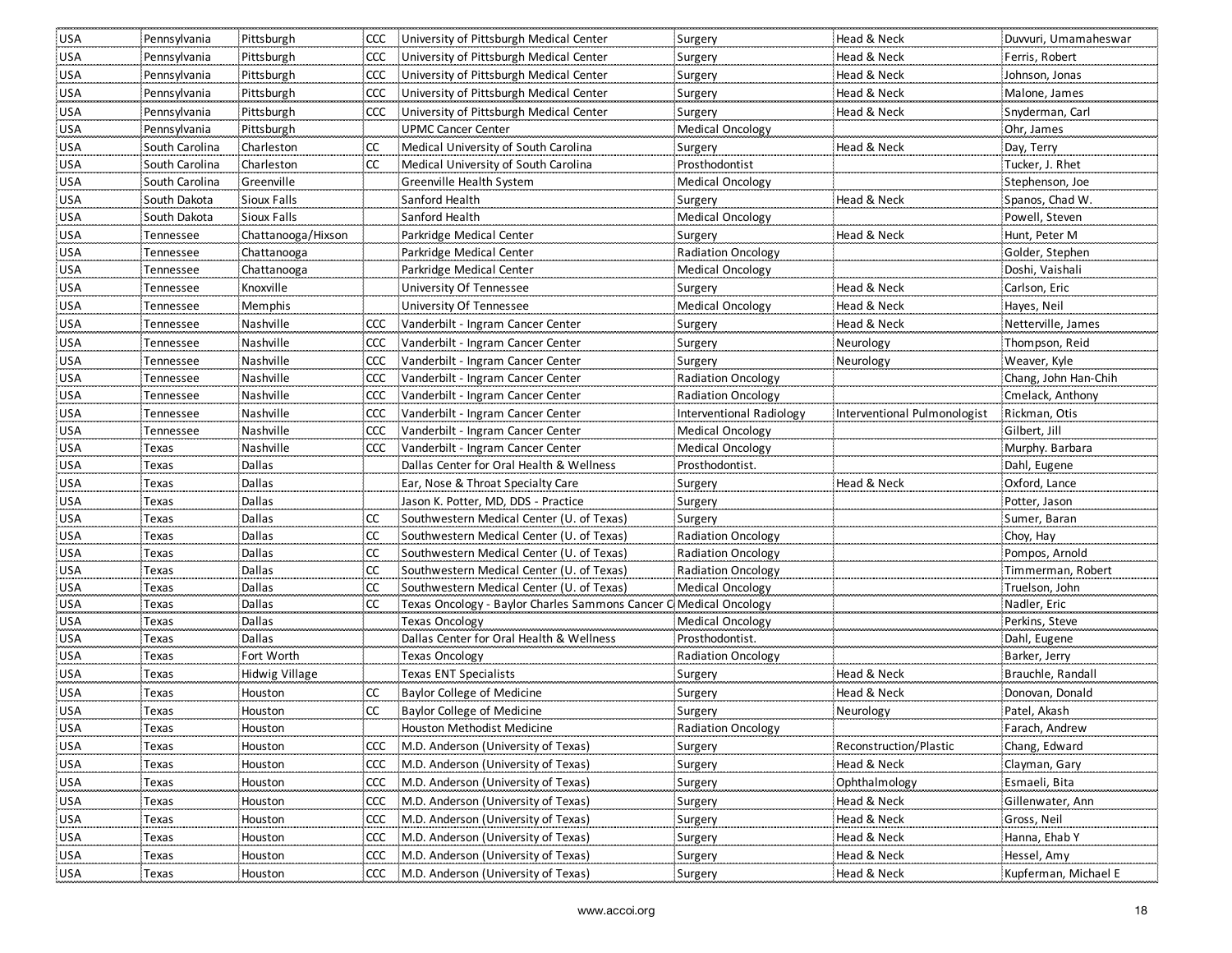| USA        | Texas        | Houston         |               | CCC M.D. Anderson (University of Texas) | Surgery                   | Reconstruction/Plastic       | Largo, Rene               |
|------------|--------------|-----------------|---------------|-----------------------------------------|---------------------------|------------------------------|---------------------------|
| <b>USA</b> | Texas        | Houston         |               | CCC M.D. Anderson (University of Texas) | Surgery                   | <b>Breast</b>                | Lucci, Anthony            |
| <b>USA</b> | Texas        | Houston         |               | CCC M.D. Anderson (University of Texas) | Surgery                   | Head & Neck                  | Myers, Jeffrey            |
| <b>USA</b> | Texas        | Houston         |               | CCC M.D. Anderson (University of Texas) | Surgery                   | Thoracic & Cardiovascular    | Sepesi, Boris             |
| <b>USA</b> | Texas        | Houston         |               | CCC M.D. Anderson (University of Texas) | Surgery                   | Head & Neck                  | Su, Shirley               |
| <b>USA</b> | Texas        | Houston         |               | CCC M.D. Anderson (University of Texas) | Surgery                   | Thoracic & Cardiovascular    | Swisher, Stephen G.       |
| <b>USA</b> | Texas        | Houston         | <b>CCC</b>    | M.D. Anderson (University of Texas)     | Surgery                   | <b>Plastic Surgery</b>       | Villa, Mark T.            |
| <b>USA</b> | <b>Texas</b> | Houston         | ccc           | M.D. Anderson (University of Texas)     | Surgery                   | Head & Neck                  | Weber, Randal             |
| <b>USA</b> | Texas        | Houston         |               | CCC M.D. Anderson (University of Texas) | <b>Radiation Oncology</b> |                              | Beadle, Beth              |
| <b>USA</b> | Texas        | Houston         |               | CCC M.D. Anderson (University of Texas) | <b>Radiation Oncology</b> |                              | Frank, Stephen J          |
| <b>USA</b> | Texas        | Houston         |               | CCC M.D. Anderson (University of Texas) | <b>Radiation Oncology</b> |                              | Garden, Adam              |
| <b>USA</b> | Texas        | Houston         |               | CCC M.D. Anderson (University of Texas) | <b>Radiation Oncology</b> |                              | Gunn, Brandon             |
| <b>USA</b> | Texas        | Houston         | ccc           | M.D. Anderson (University of Texas)     | Radiation Oncology        |                              | Liao, Zhongxing           |
| <b>USA</b> | Texas        | Houston         |               | CCC M.D. Anderson (University of Texas) | <b>Radiation Oncology</b> |                              | Morrison, William         |
| <b>USA</b> | Texas        | Houston         |               | CCC M.D. Anderson (University of Texas) | Radiation Oncology        | <b>Breast</b>                | Perkins, George           |
| <b>USA</b> | Texas        | Houston         |               | CCC M.D. Anderson (University of Texas) | <b>Radiation Oncology</b> |                              | Phan, Jack                |
| USA        | Texas        | Houston         |               | CCC M.D. Anderson (University of Texas) | <b>Radiation Oncology</b> | Thoracic                     | Welsh, James              |
| USA        | Texas        | Houston         | CCC           | M.D. Anderson (University of Texas)     | <b>Radiation Oncology</b> |                              | Rosenthal, David          |
| USA        | Texas        | Houston         |               | CCC M.D. Anderson (University of Texas) | <b>Medical Oncology</b>   | Gastrointestinal & Digestive | Abbruzzese, James L.      |
| <b>USA</b> | Texas        | Houston         |               | CCC M.D. Anderson (University of Texas) | Medical Oncology          |                              | Blumenschein, George      |
| <b>USA</b> | Texas        | Houston         |               | CCC M.D. Anderson (University of Texas) | <b>Medical Oncology</b>   |                              | Ferrarotto, Renata        |
| <b>USA</b> | Texas        | Houston         | <b>CCC</b>    | M.D. Anderson (University of Texas)     | Medical Oncology          |                              | Glisson, Bonnie           |
| <b>USA</b> | Texas        | Houston         |               | CCC M.D. Anderson (University of Texas) | Medical Oncology          |                              | Gillison, Maura           |
| <b>USA</b> | Texas        | Houston         | <b>CCC</b>    | M.D. Anderson (University of Texas)     | <b>Medical Oncology</b>   |                              | Janku, Filip              |
| <b>USA</b> | Texas        | Houston         | <b>CCC</b>    | M.D. Anderson (University of Texas)     | <b>Medical Oncology</b>   |                              | Karp, Daniel              |
| <b>USA</b> | Texas        | Houston         | <sub>cc</sub> | M.D. Anderson (University of Texas)     | Medical Oncology          |                              | Lu, Charles               |
| <b>USA</b> | Texas        | Houston         | <b>CC</b>     | M.D. Anderson (University of Texas)     | Medical Oncology          |                              | Mott, Frank               |
| <b>USA</b> | Texas        | Houston         | <b>CCC</b>    | M.D. Anderson (University of Texas)     | Pulmonology               |                              | Eapen, George             |
| <b>USA</b> | Texas        | Houston         | <b>CCC</b>    | M.D. Anderson (University of Texas)     | Prosthodontist            |                              | Cardoso, Richard          |
| USA        | Texas        | Houston         | CCC           | M.D. Anderson (University of Texas)     | Prosthodontist            |                              | Rosen, Evan               |
| USA        | Texas        | Houston         | ccc           | M.D. Anderson (University of Texas)     | Prosthodontist            |                              | Won, Alexander            |
| <b>USA</b> | Texas        | San Antonio     |               | <b>ENT Clinics of San Antonio</b>       | Surgery                   | Head & Neck                  | Hales, Nathan             |
| <b>USA</b> | Texas        | San Antonio     |               | <b>START</b>                            | Medical Oncology          |                              | Papadopoulos, Kyriakos    |
| <b>USA</b> | Texas        | Temple          |               | Baylor Scott & White Clinic             | Prosthodontist            |                              | Lee, Byung Joo            |
| <b>USA</b> | Utah         | Murray          |               | Intermountain Medical Group             | Surgery                   | Head & Neck                  | Davis, R. Kim             |
| <b>USA</b> | Utah         | Murray          |               | Intermountain Medical Group             | <b>Medical Oncology</b>   |                              | Nibley, William           |
| <b>USA</b> | Utah         | Salt Lake City  |               | Ear, Nose & Throat Center of Utah       | Surgery                   | Head & Neck                  | Pramod, Sharma            |
| <b>USA</b> | Utah         | Salt Lake City  |               | University of Utah Healthcare           | Surgery                   | Head & Neck                  | Bentz, Brandon            |
| <b>USA</b> | Utah         | Salt Lake City  | CC            | Huntsman Cancer Institute               | <b>Medical Oncology</b>   |                              | Akerley, Wallace          |
| <b>USA</b> | Utah         | Salt Lake City  |               | LDS Hospital Radiation Oncology         | Radiation Oncology        |                              | Watson, Gordon A.         |
| USA        | Virginia     | Charlottesville |               | CCC University of Virginia              | Surgery                   | Liver/Pancreas               | Bauer, Todd               |
| USA        | Virginia     | Charlottesville |               | CCC University of Virginia              | Surgery                   | Head & Neck                  | Fedder, Katherine         |
| USA        | Virginia     | Charlottesville | <b>CCC</b>    | University of Virginia                  | Surgery                   | Head & Neck                  | Levine, Paul              |
| USA        | Virginia     | Charlottesville | <b>CCC</b>    | University of Virginia                  | Surgery                   | Head & Neck                  | Reibel, James             |
| <b>USA</b> | Virginia     | Charlottesville | CCC           | University of Virginia                  | Surgery                   | Head & Neck                  | Shonka, David Charles Jr. |
| USA        | Virginia     | Charlottesville | CCC           | University of Virginia                  | <b>Radiation Oncology</b> |                              | Read, Paul                |
| USA        | Virginia     | Charlottesville |               | CCC University of Virginia              | Medical Oncology          |                              | Dillon, Patrick           |
| USA        | Virginia     | Charlottesville |               | CCC University of Virginia              | <b>Medical Oncology</b>   |                              | Weiss, Geoff              |
|            |              |                 |               |                                         |                           |                              |                           |